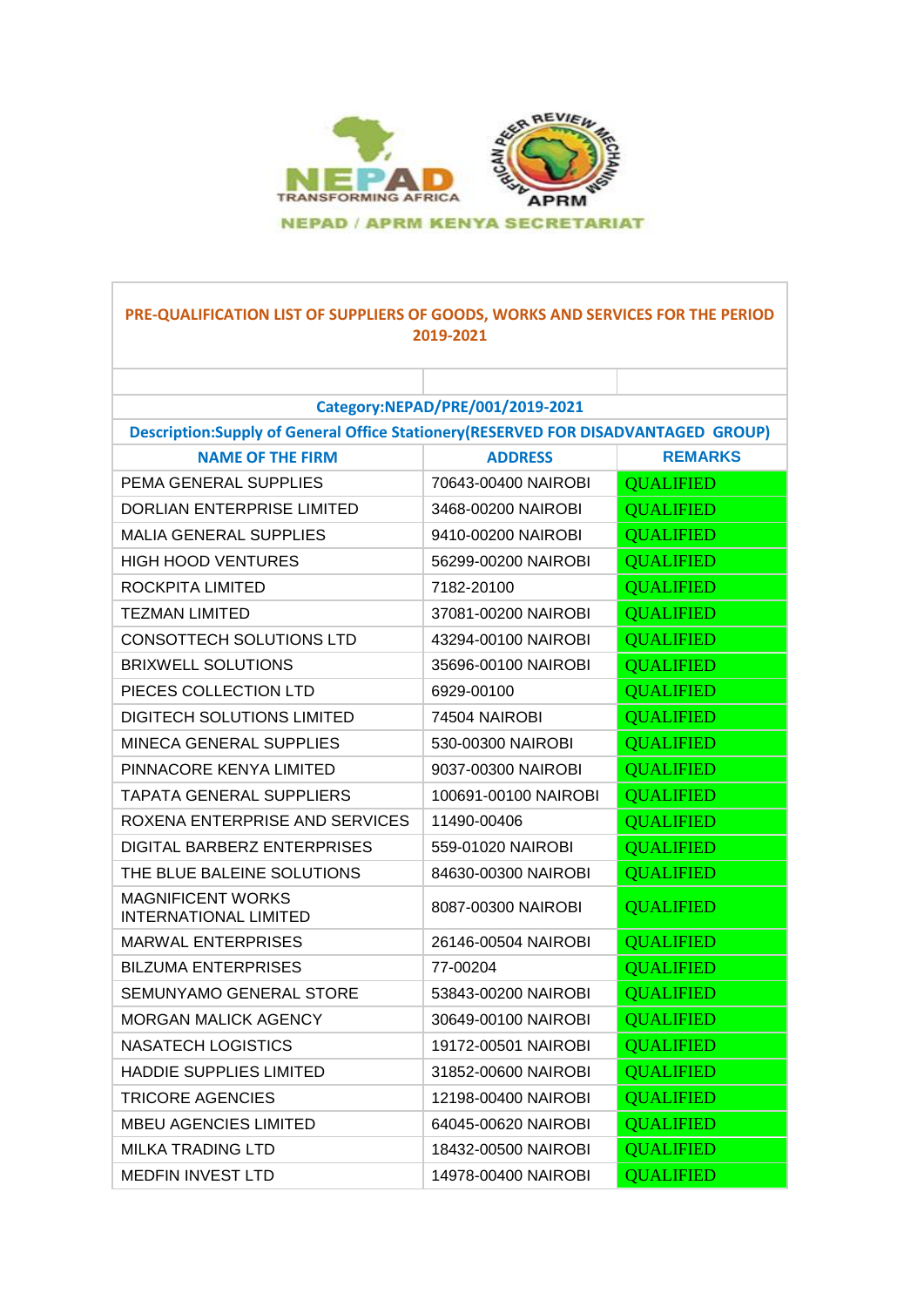| <b>VIJANA TRADING LTD</b>               | 1155-00606                         | <b>QUALIFIED</b> |
|-----------------------------------------|------------------------------------|------------------|
| <b>WEETOP ENTERPROSES</b>               | 59577-00200 NAIROBI                | <b>QUALIFIED</b> |
| <b>AZAD AGENCIES LTD</b>                | 41611-00100 NAIROBI                | <b>QUALIFIED</b> |
| KICUNA ENTERPRISE LIMITED               | 10499-00200 NAIROBI                | <b>QUALIFIED</b> |
| <b>ALTAN ENTERPRIISES LTD</b>           | 10499 NAIROBI                      | <b>QUALIFIED</b> |
| TIMELINE SOLUTIONS LTD                  | 4376 NAIROBI                       | <b>QUALIFIED</b> |
| <b>ZENITHCREST</b>                      | 41259-00100                        | <b>QUALIFIED</b> |
| <b>VINPET ENTERPRISES</b>               | 878-00600                          | <b>QUALIFIED</b> |
| <b>PRECISION POINT VENTURES</b>         | 4806-00506 NAIROBI                 | <b>QUALIFIED</b> |
| <b>BENCARSON INVESTMENTS</b>            | 73460-00200 NAIROBI                | <b>QUALIFIED</b> |
| <b>SAMJAR LIMITED</b>                   | 52489-00200                        | <b>QUALIFIED</b> |
| <b>INTERMASS STATIONERS</b>             | 59242-00200 NAIROBI                | <b>QUALIFIED</b> |
| <b>KEMOTRADE INVESTMENTS LTD</b>        | 6655-00300 NAIROBI                 | <b>QUALIFIED</b> |
| RIVERVILLE ENTERPRISE                   | 45333-00100                        | <b>QUALIFIED</b> |
| KITHUMULA TRADING AGENCIES              | 17182-00100 NAIROBI                | <b>QUALIFIED</b> |
| <b>FIDETECH SOLUTIONS LIMITED</b>       | 73065-00200 NAIROBI                | <b>QUALIFIED</b> |
| <b>BREKWAMAT ENTERPRISE</b>             | 20958-00100 NAIROBI                | <b>QUALIFIED</b> |
| <b>DOVEDIL LIMITED</b>                  | 399-01001 JUJA-<br><b>KALIMONO</b> | <b>QUALIFIED</b> |
| <b>ZOLA CAPITAL LTD</b>                 | 2194-00100 NAIROBI                 | <b>QUALIFIED</b> |
| <b>SYPSAN ENTERPRISES</b>               | 43141-00100 NAIROBI                | <b>QUALIFIED</b> |
| <b>LAVEXIS GENERAL SUPPLIES</b>         | 48453-00100 NAIROBI                | <b>QUALIFIED</b> |
| <b>GLOBUS TECHNOLOGIES LTD</b>          | 21962-00100                        | <b>QUALIFIED</b> |
| <b>KYBOMA ENTERPRISES</b>               | 18854-00200 NAIRBI                 | <b>QUALIFIED</b> |
| UGATUZI GENERAL SUPPLIERS LTD           | 1194 KAPSABET                      | <b>QUALIFIED</b> |
| <b>SUDIEL ENTERPRISES</b>               | 13079-00400 NAIROBI                | <b>QUALIFIED</b> |
| <b>JOSKATHY ENTERPRISES</b>             | 67736 NAIROBI                      | <b>QUALIFIED</b> |
| <b>SENKREED LIMITED</b>                 | 12-00200 NAIROBI                   | <b>QUALIFIED</b> |
| <b>TRUMARK KENYA</b>                    | 54693-00200                        | <b>QUALIFIED</b> |
| FINE FAIR SOLUTIONS                     | 60277-00200 NAIROBI                | <b>QUALIFIED</b> |
| <b>DEBBJOE SUPPPLIES</b>                | 22104-00400 NAIROBI                | <b>QUALIFIED</b> |
| <b>NEVIQ INVESTMENTS</b>                | 50806-00100 NAIROBI                | <b>QUALIFIED</b> |
| <b>GLITERZ SOLUTIONS LTD</b>            | 157-00626                          | <b>QUALIFIED</b> |
| ELIKIMISHA GENERAL SUPPLIES LTD         | 11231-00400                        | <b>QUALIFIED</b> |
| <b>FYANG FYANG ENTERPRISE</b>           | 1015-00100 NAIROBI                 | <b>QUALIFIED</b> |
| KUGEL KENYA LIMITED                     | 61648-00200 NAIROBI                | <b>QUALIFIED</b> |
| <b>JEVICY TRADING AGENCIES</b>          | 49362-00100 NAIROBI                | <b>QUALIFIED</b> |
| <b>KEMAT VENTURES</b>                   | 69400-00400 NAIROBI                | <b>QUALIFIED</b> |
| KAMJOE PRINTERS AND STATIONERS          | 2391-00100 NAIROBI                 | <b>QUALIFIED</b> |
| <b>TALISMAN PRINTERS &amp; SUPPLIES</b> | 43456-00100 NAIROBI                | <b>QUALIFIED</b> |
| <b>KIKO PROCUREMENT LTD</b>             | 49624-00100 NAIROBI                | <b>QUALIFIED</b> |
| ROWEN INTER ENTERPRISE LTD              | 1604-00200 NAIROBI                 | <b>QUALIFIED</b> |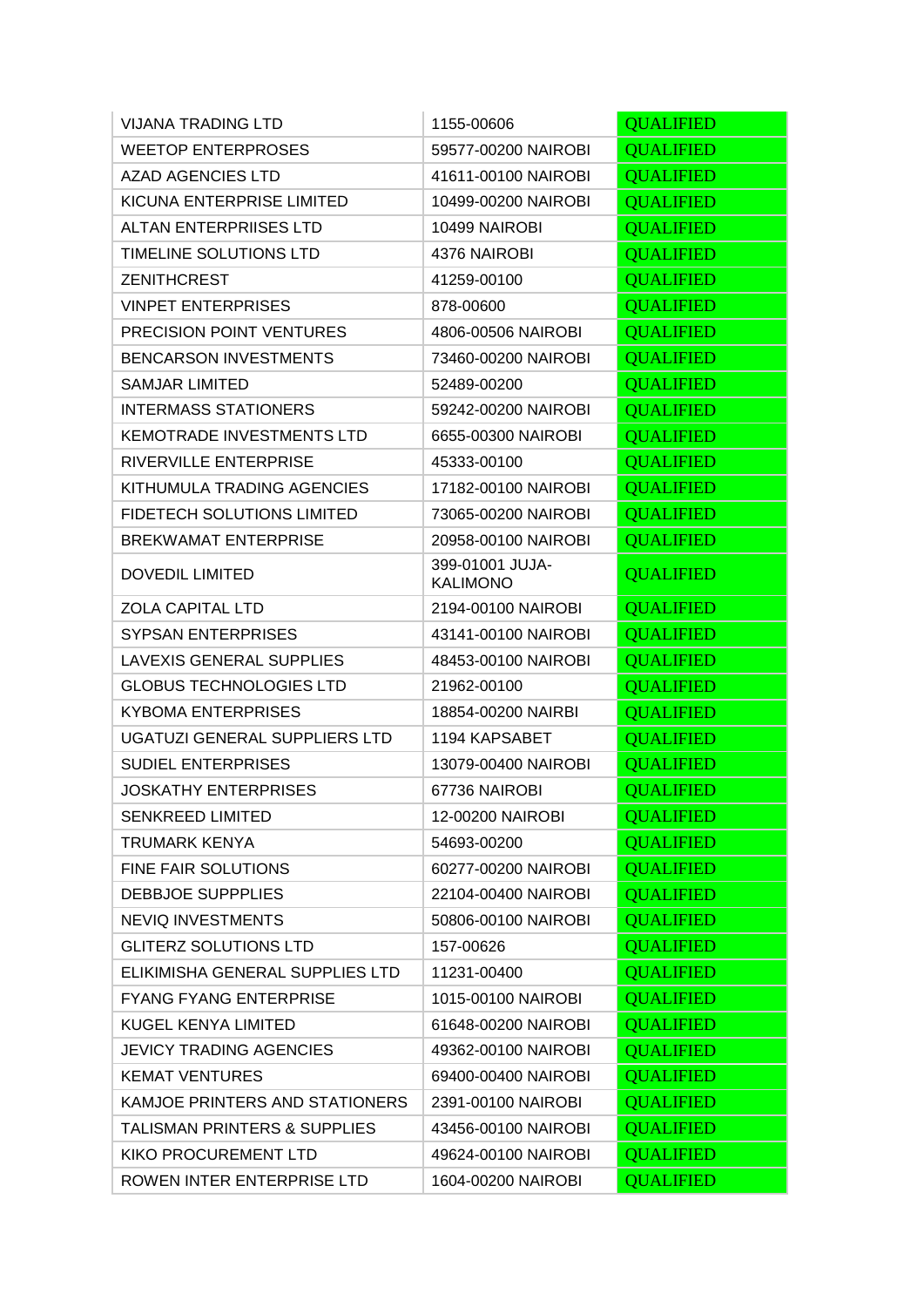| <b>VERTEX HERITAGE COMPANY</b><br><b>LIMITED</b>         | 48591-00100 NAIROBI  | <b>QUALIFIED</b> |
|----------------------------------------------------------|----------------------|------------------|
| <b>DEVART LIMITED</b>                                    | 1947-00100 NAIROBI   | <b>QUALIFIED</b> |
| <b>TURINJIRU ENTERPRISE</b>                              | 12914-00100 NAIROBI  | <b>QUALIFIED</b> |
| <b>ZENITH EAST AFRICA</b>                                | 46975-00100 NAIROBI  | <b>OUALIFIED</b> |
| <b>HERMONT LTD</b>                                       | 519-00300 NAIROBI    | <b>QUALIFIED</b> |
| <b>BRICAD SUPPLIES LIMITED</b>                           | 22483-00400 NAIROBI  | <b>QUALIFIED</b> |
| <b>GOLDEN DISTRIBUTORS</b>                               | 95993-80106 MKOMANI  | <b>QUALIFIED</b> |
| CYFENNA COMPANY LTD.                                     | 46261-00100 NAIROBI  | <b>QUALIFIED</b> |
| <b>WHITDAVIE ENTERPRISE</b>                              | 57987-00200          | <b>QUALIFIED</b> |
| <b>MARTINIS AUTO AND GENERAL</b><br><b>SUPPLIES</b>      | 78168-00507 NAIROBI  | <b>QUALIFIED</b> |
| <b>WARITEX SUPPLIES</b>                                  | 70824-00400          | <b>QUALIFIED</b> |
| <b>ACADEMIA ENTERPRISE SOLUTIONS</b><br><b>LTD</b>       | 47146-00100 NAIROBI  | <b>QUALIFIED</b> |
| <b>SAGANA HOLDINGS</b>                                   | 402-00208 NAIROBI    | <b>QUALIFIED</b> |
| <b>EARTH LINE VENTURES</b>                               | 35144-00100 NAIROBI  | <b>OUALIFIED</b> |
| <b>MARVINE ENTERPRISES</b>                               | 4278-00200 NAIROBI   | <b>QUALIFIED</b> |
| EUJAKA ENTERPRISES                                       | 371871-00200         | <b>QUALIFIED</b> |
| <b>WHITEX GENERAL SUPPLIES</b>                           | 684-00600 NAIROBI    | <b>QUALIFIED</b> |
| <b>CEKPACH ENTERPRISE LTD</b>                            | 7193-00300 NAIROBI   | <b>QUALIFIED</b> |
| <b>CHARMIE ENTERPRISES</b>                               | 8688-00300           | <b>QUALIFIED</b> |
| <b>MELIKEBU ENTERPRISES</b>                              | 24676-00100 NAIROBI  | <b>QUALIFIED</b> |
| <b>QRAY QUALITY SUPPLIES</b>                             | 344-10200 NAIROBI    | <b>QUALIFIED</b> |
| <b>NICMO ENTERPRISES</b>                                 | 85643-00200 NAIROBI  | <b>QUALIFIED</b> |
| <b>MARLIN &amp; BROTHERS ENTERPRISES</b>                 | 6662-00300 NAIROBI   | <b>QUALIFIED</b> |
| <b>JAYVANE INVESTMENT</b>                                | 1532-00100 NAIROBI   | <b>QUALIFIED</b> |
| <b>DIVERSE LINKS ENTERPRISE</b>                          | 54847-00200 NAIROBI  | <b>QUALIFIED</b> |
| JEKASA VENTURES AND SUPPLIERS                            | 21070-00505 NAIROBI  | <b>OUALIFIED</b> |
| HILLSHER COMPANY LTD                                     | 267-10310            | <b>QUALIFIED</b> |
| NESHEL TRADING CO. LTD                                   | 16618-80100 MOMBASA  | <b>QUALIFIED</b> |
| <b>EDMELLY ENTERPRISES</b>                               | 5171-00506 NAIROBI   | <b>QUALIFIED</b> |
| GIKEI BUSINESS SOLUTIONS AND<br><b>GENERAL MERCHANTS</b> | 3229-00100 NAIROBI   | <b>QUALIFIED</b> |
| <b>SHALOM LOGISTICS</b>                                  | 3229-00100 NAIROBI   | <b>QUALIFIED</b> |
| <b>MOLLESY ENTERPRISES</b>                               | 53 AWENDO            | <b>QUALIFIED</b> |
| NEW LINKS SUPPLIES LTD                                   | 102455-00101 NAIROBI | <b>QUALIFIED</b> |
| <b>TEWARI ENTERPRISES</b>                                | 3293-00200 NAIROBI   | <b>QUALIFIED</b> |
| <b>MONETS LTD</b>                                        | 89312-80100 MOMBASA  | <b>QUALIFIED</b> |
| <b>EDBEN LTD</b>                                         | 98736-80100 MOMBASA  | <b>QUALIFIED</b> |
| NDESNY GENERAL SUPPLIES LTD                              | 21578-00100 NAIROBI  | <b>QUALIFIED</b> |
| <b>GREEN SHAMROCK LTD</b>                                | 20828-00100 NAIROBI  | <b>QUALIFIED</b> |
| <b>MAYPAM ENTERPRISES</b>                                | 60227-00200 NAIROBI  | <b>QUALIFIED</b> |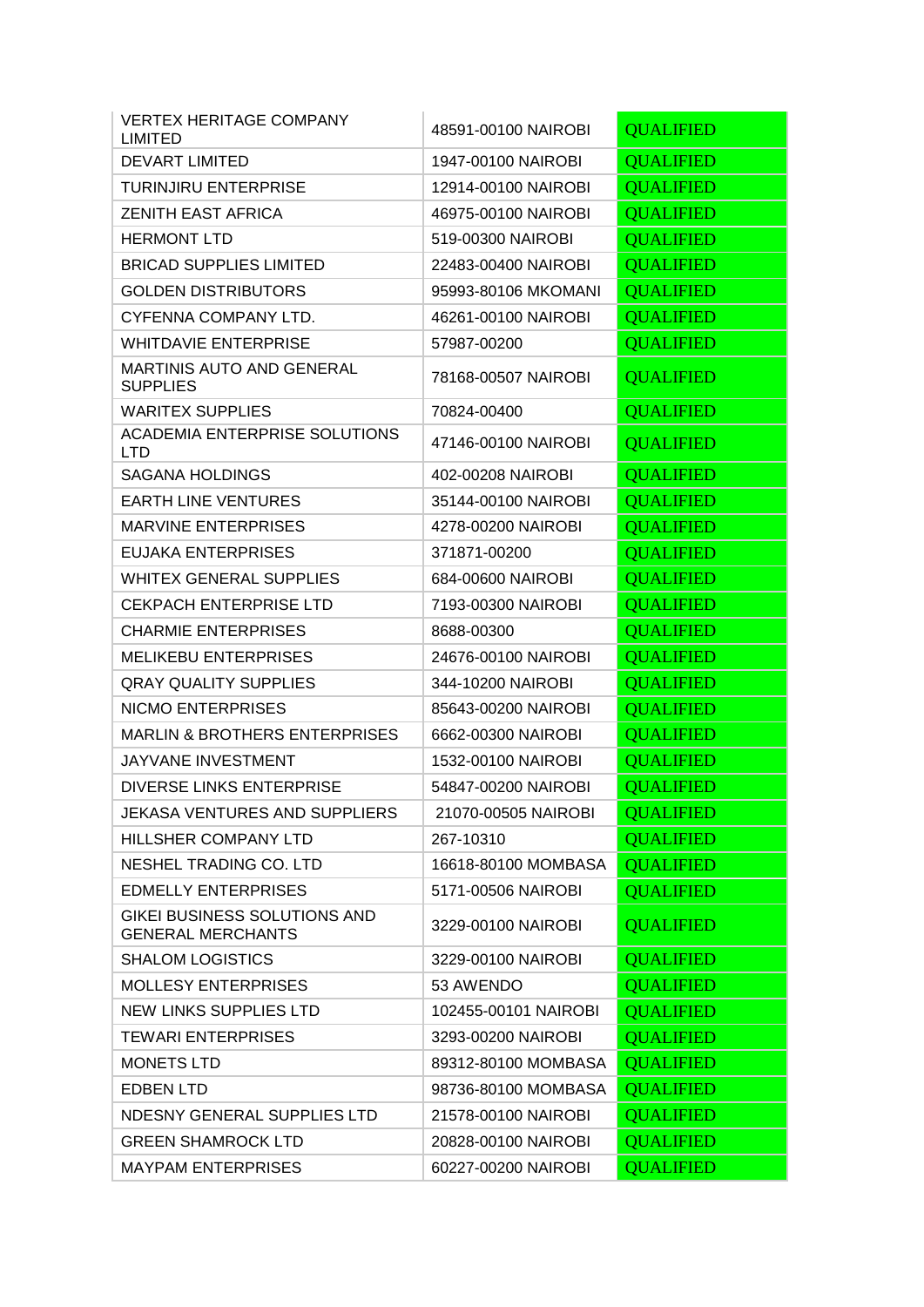| ALGEE TECHNOLOGIES LIMITED         | 3589-00100 NAIROBI  | <b>QUALIFIED</b>     |
|------------------------------------|---------------------|----------------------|
| <b>CITADEL COMPANY</b>             | 51717-00200 NAIROBI | <b>QUALIFIED</b>     |
| LAFAME PRODUCTIONS LTD             | 4278-00200 NAIROBI  | <b>QUALIFIED</b>     |
| <b>JANZIK ENTERPRISES</b>          | 73645-00200 NAIROBI | <b>QUALIFIED</b>     |
| <b>LINATO STAR SOLUTIONS</b>       | 31170-00600 NAIROBI | <b>QUALIFIED</b>     |
| <b>BRIGHT PLANS ENTERPRISES</b>    | 31170-00600 NAIROBI | <b>QUALIFIED</b>     |
| SWIFT TRANSPORT SERVICES LTD       | 31170-00600 NAIROBI | <b>QUALIFIED</b>     |
| <b>GREATSHARE INVESTMENT</b>       | 48-00200 NAIROBI    | <b>QUALIFIED</b>     |
| <b>TRISLAN ENTERPRISES LIMITED</b> | 3468-00200 NAIROBI  | <b>NOT QUALIFIED</b> |
| <b>KLUGER TRADERS LIMITED</b>      | 73-00300 NAIROBI    | <b>NOT QUALIFIED</b> |
| <b>WISTAL LIMITED</b>              | 3809-00506 NAIROBI  | <b>NOT QUALIFIED</b> |
| <b>LAVCO ENTERPRISES</b>           | 7701-00300 NAIROBI  | <b>NOT QUALIFIED</b> |
|                                    |                     |                      |

# **Category: NEPAD/PRE/002/2019-2021**

**Description: SUPPLY AND DELIVERY OF OFFICE FURNITURE,FURNISHING,FITTINGSAND EQUIPMENT**

| <b>NAME OF THE FIRM</b>                           | <b>ADDRESS</b>      | <b>REMARKS</b>   |
|---------------------------------------------------|---------------------|------------------|
| PEMA GENERAL SUPPLIES                             | 70643               | <b>OUALIFIED</b> |
| DEWALLAH BUSINESS SYSTEMS                         | 69507-00400 NAIROBI | <b>QUALIFIED</b> |
| <b>GEE DESIGNS LTD</b>                            | 1949-00100 NAIROBI  | <b>QUALIFIED</b> |
| ROCKSOLID SOLUTIONS LTD                           | 50601-00200 NAIROBI | <b>QUALIFIED</b> |
| <b>BESMART ENTERPRISES</b>                        |                     | <b>QUALIFIED</b> |
| <b>VIJANA TRADING LTD</b>                         | 1155-00606          | <b>QUALIFIED</b> |
| <b>MILKA TRADING LTD</b>                          | 18432-00500 NAIROBI | <b>QUALIFIED</b> |
| <b>JUMBO COMMODITIES</b>                          | 18734-00500 NAIROBI | <b>QUALIFIED</b> |
| <b>SHAMO INVESTIMENTS LTD</b>                     | 50601-00200 NAIROBI | <b>QUALIFIED</b> |
| <b>AZAD AGENCIES LTD</b>                          | 41611-00100         | <b>QUALIFIED</b> |
| <b>VIABLE DECO SOLUTIONS</b>                      | 3734-00100 NAIROBI  | <b>QUALIFIED</b> |
| MT KENYA FURNITURES SOLUTIONS<br><b>LTD</b>       | 25301-00100         | <b>QUALIFIED</b> |
| LED POWER TECHNOLOGIES E.A K<br><b>LTD</b>        | 63440-00619         | <b>QUALIFIED</b> |
| <b>FASTCHOICE LTD</b>                             | 4171-00506 NAIROBI  | <b>QUALIFIED</b> |
| <b>KIKO PROCUREMENT LTD</b>                       | 49624-00100 NAIROBI | <b>QUALIFIED</b> |
| <b>JYOTHI POINT LTD</b>                           | 20164-00100         | <b>QUALIFIED</b> |
| KICUNA ENTERPRISES LIMITED                        | 10499-00200 NAIROBI | <b>QUALIFIED</b> |
| <b>FELFAM LIMITED</b>                             | 15758-00100 NAIROBI | <b>QUALIFIED</b> |
| <b>IDEAL OFFICE</b>                               | 38809-00100 NAIROBI | <b>QUALIFIED</b> |
| <b>ECOPACE TECHNOLOGIES(EA)</b><br><b>LIMITED</b> | 19561-00100 NAIROBI | <b>QUALIFIED</b> |
| SHAMCO INVESTIMENTS LTD                           | 18408-00500 NAIROBI | <b>QUALIFIED</b> |
| PANAROMA TECHNICAL SERVICES                       | 4204-00200 NAIROBI  | <b>QUALIFIED</b> |
| HARDWOOD FURNITURES E.A LTD                       | 21749-00100         | <b>OUALIFIED</b> |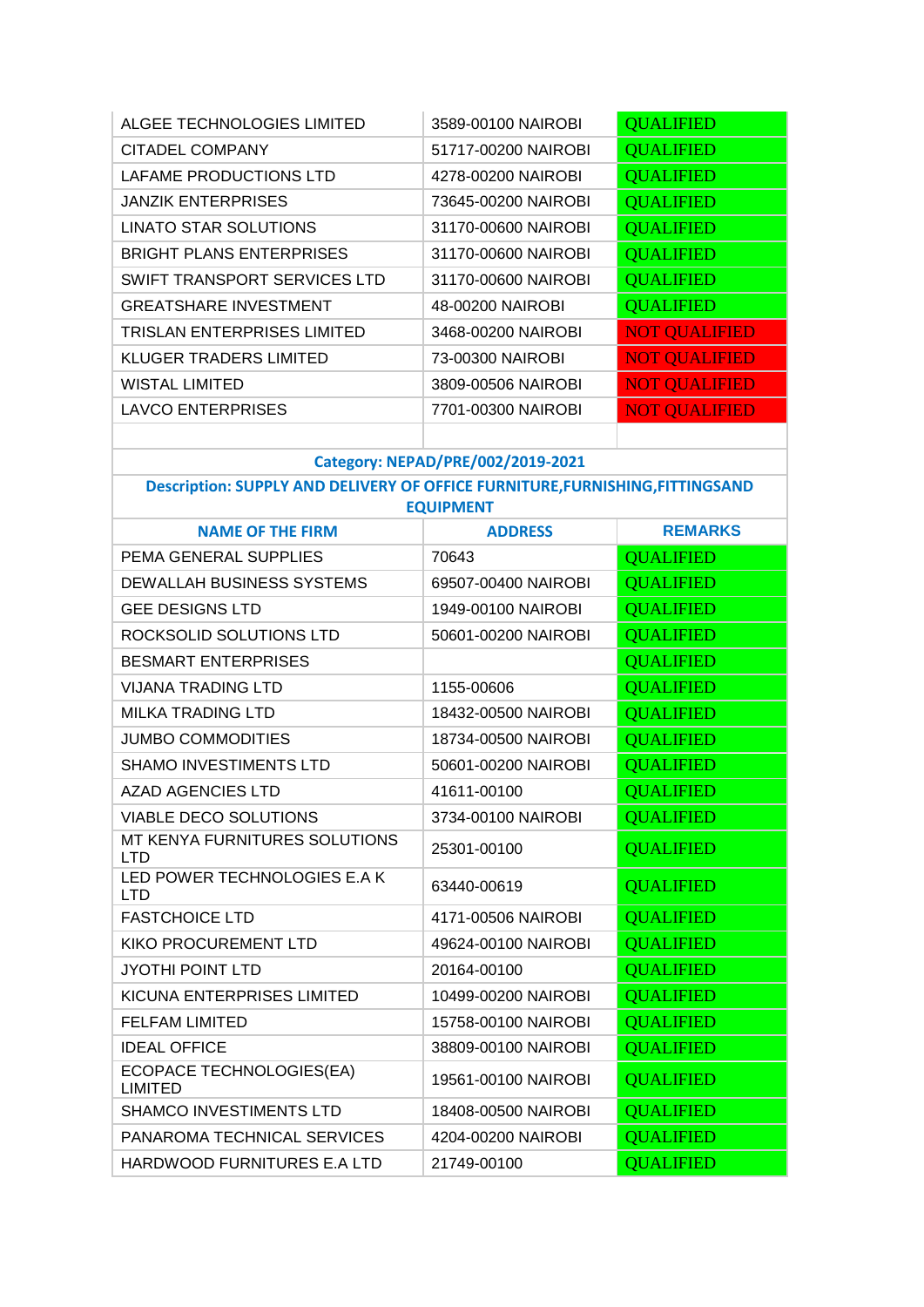| <b>INTERMASS TECHNOLOGIES EA LTD</b>                                        | 59242-00200                                       | <b>QUALIFIED</b> |
|-----------------------------------------------------------------------------|---------------------------------------------------|------------------|
| MUNSHIRAM INTERNATIONAL<br><b>BUSINESS MACHINES</b>                         | 46667-00100                                       | <b>QUALIFIED</b> |
| <b>SAGANA HOLDINGS LIMITED</b>                                              | 402-00208 NAIROBI                                 | <b>QUALIFIED</b> |
| <b>EARTH LINE VENTURES</b>                                                  | 35144-00100                                       | <b>OUALIFIED</b> |
| <b>KYBOMA ENTERPRISES</b>                                                   | 18854-00500 NAIROBI                               | <b>QUALIFIED</b> |
| MMI INTERNATIONAL LTD                                                       | 61879-002100 NAIROBI                              | <b>QUALIFIED</b> |
| ROSEWOOD FURNITURE<br><b>MANUFACTURES LTD</b>                               | 42910-00100                                       | <b>QUALIFIED</b> |
| AFRIQUE SHADES LIMITED                                                      | 8130-00100                                        | <b>QUALIFIED</b> |
| THE COPY CAT LIMITED                                                        | 49872-00100 NAIROBI                               | <b>QUALIFIED</b> |
|                                                                             |                                                   |                  |
|                                                                             | <b>Category NEPAD/PRE/003/2019-2020</b>           |                  |
| <b>Description: Supply of Motor Vehicle Tyres, Tubes and Batteries</b>      |                                                   |                  |
| <b>NAME OF THE FIRM</b>                                                     | <b>ADDRESS</b>                                    | <b>REMARKS</b>   |
| <b>ECOPACE TECHNOLOGIES EAST</b><br><b>AFRICA LIMITED</b>                   | 19561-00100 NAIROBI                               | <b>QUALIFIED</b> |
| MANGU AUTO & HARDWARE LTD.                                                  | 41031-00100 NAIROBI                               | <b>QUALIFIED</b> |
| <b>KAITA HOLDINGS LTD</b>                                                   | 74504-00200 NAIROBI                               | <b>QUALIFIED</b> |
| VIJANA TRADING LTD.                                                         | 1155-00606 NAIROBI                                | <b>QUALIFIED</b> |
| <b>AZAD AGENCIES LIMITED</b>                                                | 41611-00100 NAIROBI                               | <b>QUALIFIED</b> |
| ROCKSOLID SOLUTIONS LTD                                                     | 50601-00200 NAIROBI                               | <b>QUALIFIED</b> |
| MILKA TRADING LTD.                                                          | 18432-00500 NAIROBI                               | <b>QUALIFIED</b> |
| <b>JUMBO COMMODITIES LIMITED</b>                                            | 18734-00500 NAIROBI                               | <b>QUALIFIED</b> |
| PEWIN MOTORS LIMITED                                                        | 61555-00200 NAIROBI                               | <b>QUALIFIED</b> |
| <b>GOLDEN DISTRIBUTORS</b>                                                  | 95993-80106 MKOMANI                               | <b>QUALIFIED</b> |
| <b>BEK SUPPLIERS LTD</b>                                                    | 99826-80107 MOMBASA                               | <b>QUALIFIED</b> |
| <b>CHARMIE ENTERPRISES</b>                                                  | 8688-00300 NAIROBI                                | <b>QUALIFIED</b> |
| <b>DIVERSE LINKS ENTERPRISES</b>                                            | 54847 NAIROBI                                     | <b>QUALIFIED</b> |
| MMI INTERNATIONAL LTD.                                                      | 61879-002100 NAIROBI                              | <b>QUALIFIED</b> |
| NDESNY GENERAL SUPPLIES LTD                                                 | 21578-00100 NAIROBI                               | <b>QUALIFIED</b> |
|                                                                             |                                                   |                  |
|                                                                             | Category:NEPAD/PRE/004/2019-2021                  |                  |
| DESCRIPTION: SUPPLY OF STAFF UNIFORM, FOOTWEAR, PROTECTIVE CLOTHING AND CMT |                                                   |                  |
|                                                                             | <b>CHARGES(RESERVED FOR DISADVANTAGED GROUPS)</b> |                  |
| <b>NAME OF THE FIRM</b>                                                     | <b>ADDRESS</b>                                    | <b>REMARKS</b>   |
| <b>LEEB AGENCIES</b>                                                        | 13512-00100 NAIROBI                               | <b>QUALIFIED</b> |
| TRADEVIEW VENTURES AND<br><b>SUPPLIES</b>                                   | 69507-00400 NAIROBI                               | <b>QUALIFIED</b> |
| <b>HIGH HOOD VENTURES</b>                                                   | 56299-00200                                       | <b>QUALIFIED</b> |
| <b>BRIXWELL SOLUTIONS</b>                                                   | 35696-00100 NAIROBI                               | <b>QUALIFIED</b> |
| <b>WHITESUN HOLDINGS LIMITED</b>                                            | 67833-00200 NAIROBI                               | <b>QUALIFIED</b> |
| ROCKSOLID SOLUTIONS LTD                                                     | 50601-00200 NAIROBI                               | <b>QUALIFIED</b> |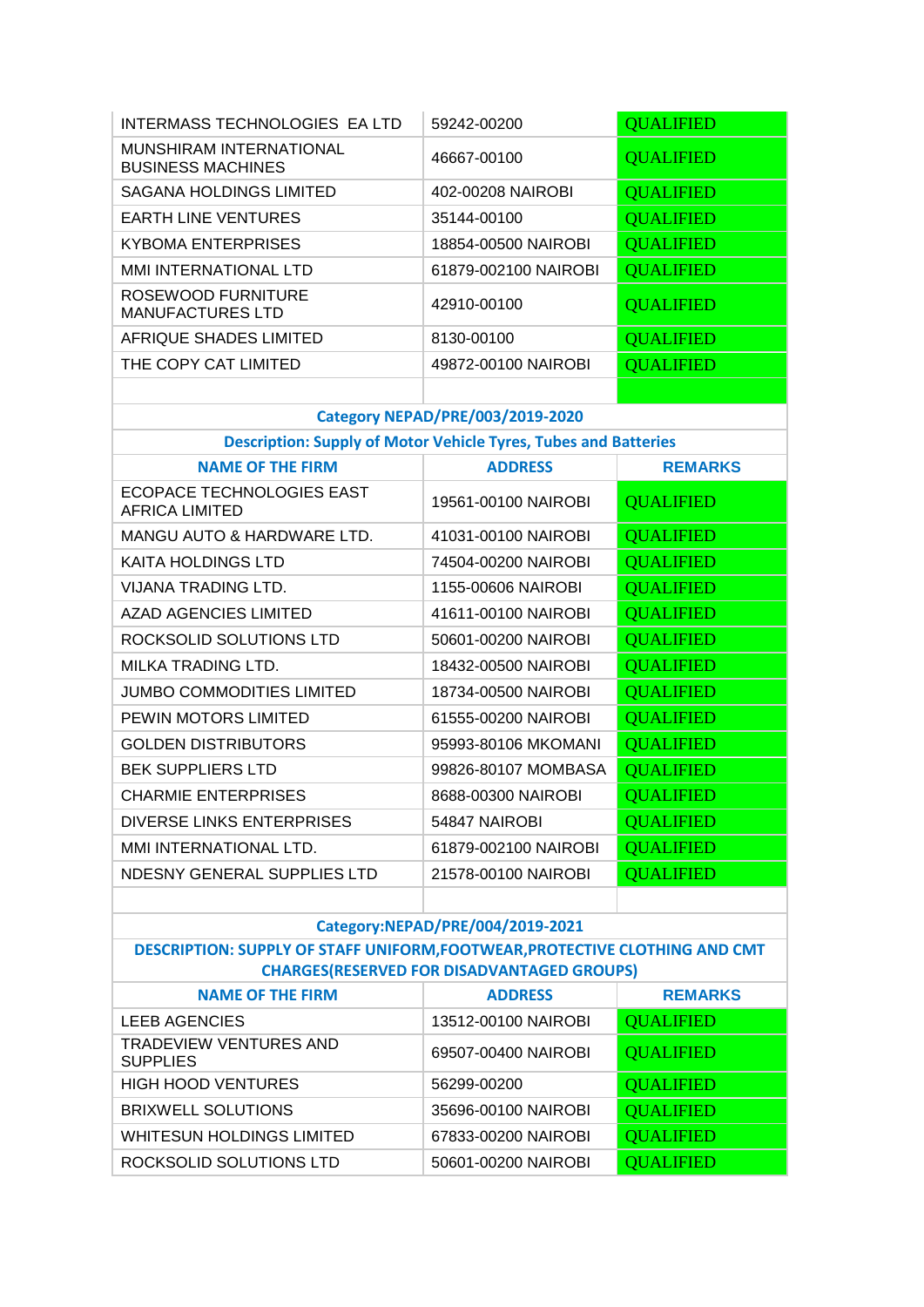| <b>SHAMO INVESTIMENTS LTD</b>                         | 50601-00200 NAIROBI | <b>QUALIFIED</b> |
|-------------------------------------------------------|---------------------|------------------|
| PIECES COLLECTION LTD                                 | 1629-00100 NAIROBI  | <b>QUALIFIED</b> |
| PIT ENTERPRISES                                       | 70643-00400         | <b>QUALIFIED</b> |
| <b>GRATHAN SUPPLY CHAINS</b>                          | 48841-00100 NAIROBI | <b>QUALIFIED</b> |
| <b>ESSYPAMS INVESTMENTS</b>                           | 54982-00200 NAIROBI | <b>QUALIFIED</b> |
| <b>JANZIK ENTERPRISES</b>                             | 73645-00200 NAIROBI | <b>QUALIFIED</b> |
| <b>TRADEVIEW VENTURES &amp;</b><br><b>ENTERPRISES</b> | 69507-00400 NAIROBI | <b>QUALIFIED</b> |
| PRECISION POINT VENTURES                              | 4805-00506          | <b>QUALIFIED</b> |
| <b>VITER GENERAL SUPPLIES LIMITED</b>                 | 3077-60200 MERU     | <b>QUALIFIED</b> |
| <b>TISTY INVESTMENTS</b>                              | 28060-00200 NAIROBI | <b>QUALIFIED</b> |
| NICRYP INVESTMENT (AFRICA) LTD                        | 51672-00200         | <b>QUALIFIED</b> |
| <b>CYFENNA COMPANY LTD</b>                            | 46261-00100 NAIROBI | <b>QUALIFIED</b> |
| <b>MAROBE BUSINESS SYSTEMS</b><br><b>LIMITED</b>      | 42517-00200 NAIROBI | <b>QUALIFIED</b> |
| NIVAND VENTURES LTD                                   | 11863-00100         | <b>QUALIFIED</b> |
| <b>MILKA TRADING LTD</b>                              | 18432-00500         | <b>QUALIFIED</b> |
| <b>VIJANA TRADING LIMITED</b>                         | 1155-00606 NAIROBI  | <b>QUALIFIED</b> |
| <b>SYPSAN ENTERPRISES</b>                             | 43141-NAIROBI       | <b>QUALIFIED</b> |
| <b>WISTAL LIMITED</b>                                 | 3809-00506          | <b>QUALIFIED</b> |
| BRAND INNOVATION E.A.<br><b>ENTERPRISES</b>           | 41512-00100 NAIROBI | <b>QUALIFIED</b> |
| <b>BREKWAMAT ENTERPRISES</b>                          | 20958-00100 NAIROBI | <b>QUALIFIED</b> |
| NEVIQ INVESTIMENTS                                    | 50806-00100 NAIROBI | <b>QUALIFIED</b> |
| <b>MARVINE ENTERPRISES</b>                            | 60227-00200         | <b>QUALIFIED</b> |
| <b>ALTAN ENTERPRISES LIMITED</b>                      | 10499               | <b>QUALIFIED</b> |
| KICUNA ENTERPRISES LIMITED                            | 10499-00200 NAIROBI | <b>QUALIFIED</b> |
| <b>GRAPHITEC DESIGNS LIMITED</b>                      | 49334-00100 NAIROBI | <b>QUALIFIED</b> |
| NORANATE SOLUTIONS                                    | 2194-60100 NAIROBI  | <b>QUALIFIED</b> |
| <b>SUDIEL ENTERPRISES</b>                             | 13079-00400 NAIROBI | <b>QUALIFIED</b> |
| FINE FAIR SOLUTIONS                                   | 60227-00200 NAIROBI | <b>QUALIFIED</b> |
| <b>DEBBJOE SUPPLIES</b>                               | 22104-00400 NAIROBI | <b>QUALIFIED</b> |
| <b>VIBRANT MAN EA LTD</b>                             | 5818-00100 NAIROBI  | <b>QUALIFIED</b> |
| <b>TIMAKA ENTERPRISES LTD</b>                         | 2382-50100 NAIROBI  | <b>QUALIFIED</b> |
| <b>MASKEN GARMENTS LTD</b>                            | 78755-00507 NAIROBI | <b>QUALIFIED</b> |
| <b>HERMONT LTD</b>                                    | 519-00300 NAIROBI   | <b>QUALIFIED</b> |
| <b>BRICAD SUPPLIEZ LIMITED</b>                        | 22483-00400 NAIROBI | <b>QUALIFIED</b> |
| <b>BEK SUPPLIERS LTD</b>                              | 99826-80107 MOMBASA | <b>QUALIFIED</b> |
| <b>KASIMA VENTURES</b>                                | 15983-00100 NAIROBI | <b>QUALIFIED</b> |
| <b>ZENITH EAST AFRICA</b>                             | 46975-00100 NAIROBI | <b>QUALIFIED</b> |
| OFFLIMIT GENERAL SUPPLIES                             | 38075-00100 NAIROBI | <b>QUALIFIED</b> |
| ADMARK ENTERPRISES LTD                                | 11811-00100 NAIROBI | <b>QUALIFIED</b> |
| <b>GOLDPAL ENTERPRISES</b>                            | 6281-00200 NAIROBI  | <b>QUALIFIED</b> |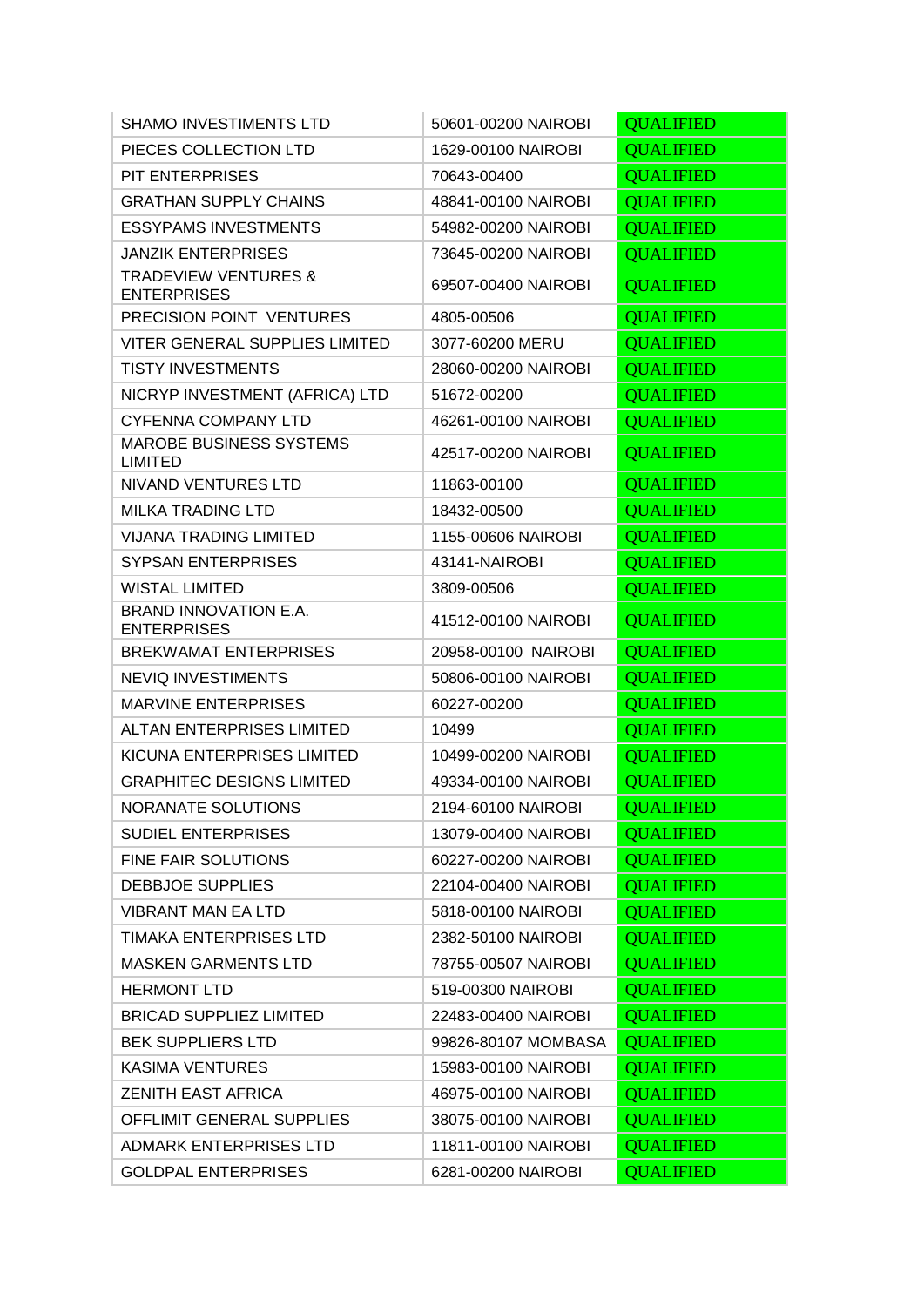| <b>GOLDEN DISTRIBUTORS</b>                                                                               | 95993-80106 MKOMANI | <b>QUALIFIED</b>     |
|----------------------------------------------------------------------------------------------------------|---------------------|----------------------|
| <b>CELINICE ENTERPRISE</b>                                                                               | 9626-00200          | <b>QUALIFIED</b>     |
| <b>CITYLINK BUSINESS SOLUTIONS</b>                                                                       | 9626-00200 NAIROBI  | <b>QUALIFIED</b>     |
| DIVA ENGINEERING LIMITED                                                                                 | 6449-00300 NAIROBI  | <b>QUALIFIED</b>     |
| <b>KYBOMA ENTERPRISES</b>                                                                                | 18854-00500 NAIROBI | <b>QUALIFIED</b>     |
| NIMWO ENTERPRISES                                                                                        | 51169-00100 NAIROBI | <b>QUALIFIED</b>     |
| <b>EARTH LINE VENTURES</b>                                                                               | 35144-00100 NAIROBI | <b>QUALIFIED</b>     |
| <b>MMI INTERNATIONAL LTD</b>                                                                             | 61879-002100        | <b>QUALIFIED</b>     |
| <b>QRAY QUALITY SUPPLIES LTD</b>                                                                         | 344-10200 NAIROBI   | <b>QUALIFIED</b>     |
| <b>AZAD AGENCIES LTD</b>                                                                                 | 41611-00100         | <b>QUALIFIED</b>     |
| NIMCO ENTERPRISES                                                                                        | 85643-00200         | <b>QUALIFIED</b>     |
| <b>MAGNIFICENT WORKS</b><br><b>INTERNATIONAL</b>                                                         | 8087-00300 NAIROBI  | <b>QUALIFIED</b>     |
| <b>CIGO ENTERPRISES</b>                                                                                  | 13168-00100 NAIROBI | <b>QUALIFIED</b>     |
| <b>BRIGHTER DAY UNIFORMS</b>                                                                             | 7343-00300 NAIROBI  | <b>QUALIFIED</b>     |
| <b>MEDIFIN INVEST LIMITED</b>                                                                            | 14978-00400 NAIROBI | <b>QUALIFIED</b>     |
| <b>BEN CARSON INVESTMENTS</b>                                                                            | 73460-00200 NAIROBI | <b>QUALIFIED</b>     |
| <b>EDBEN LIMITED</b>                                                                                     | 98736-80100 MOMBASA | <b>QUALIFIED</b>     |
| <b>MONETS LIMITED</b>                                                                                    | 89312-80100 NAIROBI | <b>QUALIFIED</b>     |
| NDESNY GENERAL SUPPLIES LTD                                                                              | 21578-00100 NAIROBI | <b>QUALIFIED</b>     |
| <b>RAPHAME SERVICES</b>                                                                                  | 55-60101            | <b>QUALIFIED</b>     |
| FIRST BRAND GRAPHICS AND<br><b>MERCHANDISE</b>                                                           | 52642-00200 NAIROBI | <b>QUALIFIED</b>     |
| FERVENT COMMODITIES EAST<br><b>AFRICA</b>                                                                | 21070-00505 NAIROBI | <b>QUALIFIED</b>     |
| <b>CITADEL COMPANY</b>                                                                                   | 51717-00200 NAIROBI | <b>QUALIFIED</b>     |
| ACADEMIA ENTERPRISE SOLUTIONS<br><b>LTD</b>                                                              | 47146-00100 NAIROBI | <b>QUALIFIED</b>     |
| <b>GREEN SHAMROCK LIMITED</b>                                                                            | 20828-00100 NAIROBI | <b>OUALIFIED</b>     |
| <b>MELIKEBU ENTERPRISES</b>                                                                              | 24476-00100 NAIROBI | <b>QUALIFIED</b>     |
| <b>DEWALLAH BUSINESS SYSTEMS</b>                                                                         | 69507-00400 NAIROBI | <b>QUALIFIED</b>     |
| <b>VERTEX HERITAGE COMPANY LTD</b>                                                                       | 48591-00100 NAIROBI | <b>QUALIFIED</b>     |
| LAFAME PRODUCTION LTD                                                                                    | 4278-00200 NAIROBI  | <b>QUALIFIED</b>     |
| <b>DOVEDIL LIMITED</b>                                                                                   | 399-01001 JUJA      | <b>NOT QUALIFIED</b> |
|                                                                                                          |                     |                      |
| Category:NEPAD/PRE/005/2019-2021                                                                         |                     |                      |
| DESCRPTION: SUPPLY OF NEWSPAPERS, MAGAZINES AND PERIODICALS (RESERVED FOR<br><b>DISADVANTAGED GROUP)</b> |                     |                      |
| <b>NAME OF THE FIRM</b>                                                                                  | <b>ADDRESS</b>      | <b>REMARKS</b>       |
| <b>REX KIOSK</b>                                                                                         | 43407               | <b>QUALIFIED</b>     |
| NICRYP INVESTMENT LTD                                                                                    | 51672-00200         | <b>QUALIFIED</b>     |
| VERTEX HERITAGE COMPANY LTD                                                                              | 48591-00100         | <b>QUALIFIED</b>     |

HERMONT LIMITED 519-00300 CUALIFIED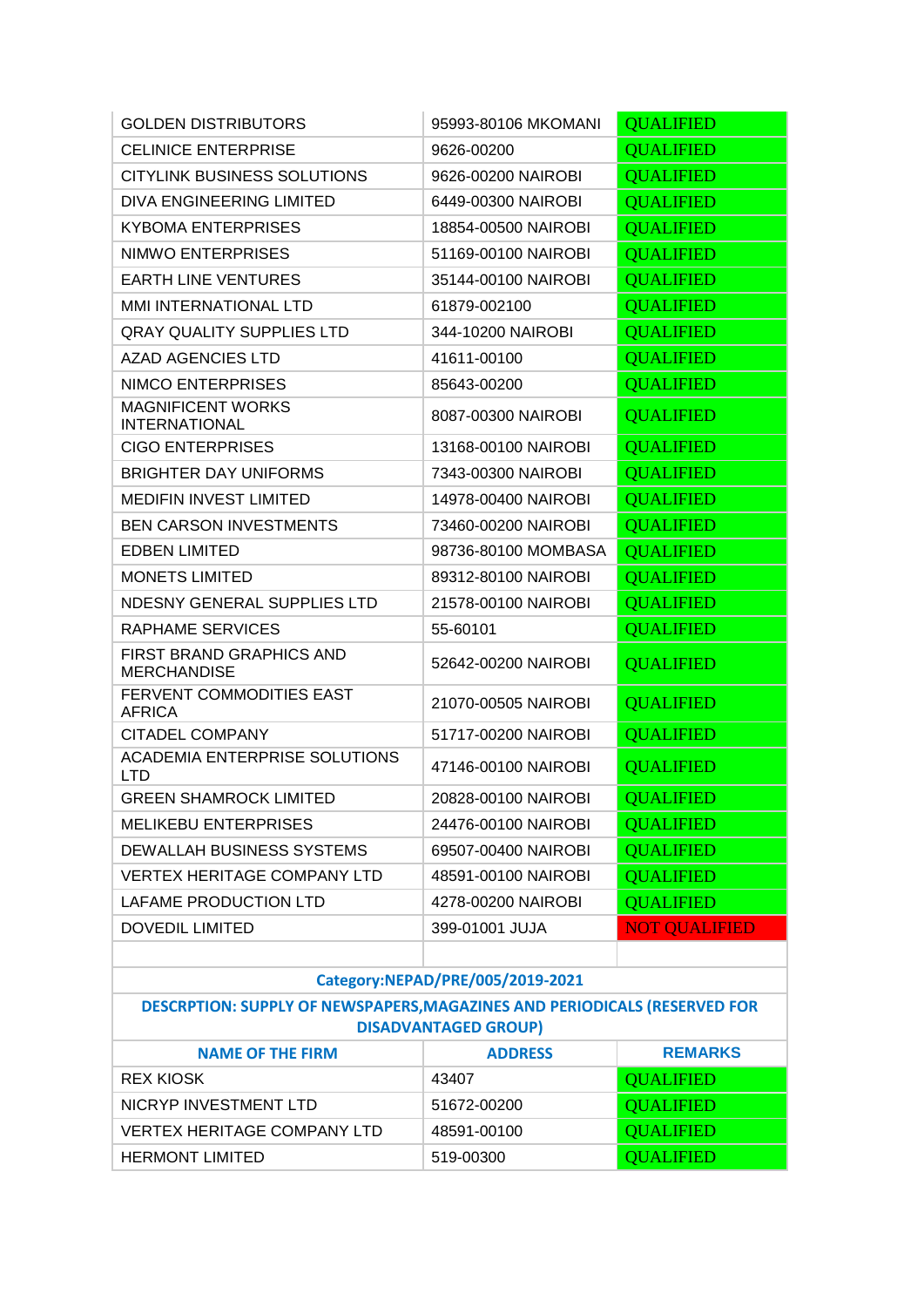| <b>BRICAD SUPPLIES LTD</b>                                         | 22483-00400                      | <b>QUALIFIED</b> |
|--------------------------------------------------------------------|----------------------------------|------------------|
| <b>CELINICE ENTERPRISE</b>                                         | 9626-00200                       | <b>QUALIFIED</b> |
| <b>KYBOMA ENTERPRISES</b>                                          | 18854-00200                      | <b>QUALIFIED</b> |
| <b>SAGANA HOLDINGS LIMITED</b>                                     | 402-00208                        | <b>QUALIFIED</b> |
| <b>MELIKEBU ENTERPRISES</b>                                        | 24676-00100                      | <b>QUALIFIED</b> |
| <b>JUHUDI MAMA ENTERPRISE</b>                                      | 31850-00200                      | <b>QUALIFIED</b> |
| NICMO ENTERPRISES                                                  | 85643-00200                      | <b>QUALIFIED</b> |
| FERVENT COMMODITIES EAST<br><b>AFRICA</b>                          | 21070-00505                      | <b>QUALIFIED</b> |
| <b>GIKEI BUSINESS SOLUTIONS &amp;</b><br><b>GENERAL MERCHANTS</b>  | 3229-00100                       | <b>QUALIFIED</b> |
| <b>ACADEMIA ENTERPRISE SOLUTIONS</b><br><b>LTD</b>                 | 47146                            | <b>QUALIFIED</b> |
|                                                                    | Category:NEPAD/PRE/006/2019-2021 |                  |
| Description:SUPPLY OF AIRTIME/PREPAID TELEPHONE CARDS(RESERVED FOR | <b>DISADVANTAGED GROUP)</b>      |                  |
| <b>NAME OF THE FIRM</b>                                            | <b>ADDRESS</b>                   | <b>REMARKS</b>   |
| <b>JOSAN OFFICE SUPPLIES</b>                                       | 105304-00101 NAIROBI             | <b>QUALIFIED</b> |
| <b>MALIA GENERAL SUPPLIES</b>                                      | 9410-00200 NAIROBI               | <b>QUALIFIED</b> |
| <b>KYBOMA ENTERPRISES</b>                                          | 75104-00200 NAIROBI              | <b>QUALIFIED</b> |
| <b>KEMOTRADE INVESTMENTS LTD</b>                                   | 6655-00300 NAIROBI               | <b>QUALIFIED</b> |
| <b>NEVIQ INVESTIMENTS</b>                                          | 50806-00100 NAIROBI              | <b>QUALIFIED</b> |
| <b>NETAPPS ENTERPRISES</b>                                         | 966-00502 NAIROBI                | <b>QUALIFIED</b> |
| <b>BRICAD SUPPLIES LTD</b>                                         | 22483-00400 NAIROBI              | <b>QUALIFIED</b> |
| UGATUZI GENERAL SUPPLIES LTD                                       | 1197 KAPSABET                    | <b>QUALIFIED</b> |
| SAGANA HOLDINGS LTD                                                | 402-00208                        | <b>QUALIFIED</b> |
| <b>CIGO ENTERPRISES</b>                                            | 13168                            | <b>OUALIFIED</b> |
| FERVENT COMMODITIES EAST<br><b>AFRICA</b>                          | 21070-00505 NAIROBI              | <b>QUALIFIED</b> |
| <b>MARLIN AND BROTHERS</b><br><b>ENTERPRISES</b>                   | 6662-00300                       | <b>QUALIFIED</b> |
| <b>JOSAN OFFICE SUPPLIES</b>                                       | 105304-00101 NAIROBI             | <b>QUALIFIED</b> |
| <b>MALIA GENERAL SUPPLIES</b>                                      | 9410-00200 NAIROBI               | <b>QUALIFIED</b> |
| <b>KYBOMA ENTERPRISES</b>                                          | 75104-00200 NAIROBI              | <b>QUALIFIED</b> |
| <b>KEMOTRADE INVESTMENTS LTD</b>                                   | 6655-00300 NAIROBI               | <b>QUALIFIED</b> |
| <b>NEVIQ INVESTIMENTS</b>                                          | 50806-00100 NAIROBI              | <b>QUALIFIED</b> |
| <b>NETAPPS ENTERPRISES</b>                                         | 966-00502 NAIROBI                | <b>QUALIFIED</b> |
| <b>BRICAD SUPPLIES LTD</b>                                         | 22483-00400 NAIROBI              | <b>QUALIFIED</b> |
| UGATUZI GENERAL SUPPLIES LTD                                       | 1197 KAPSABET                    | <b>QUALIFIED</b> |
| <b>SAGANA HOLDINGS LTD</b>                                         | 402-00208                        | <b>QUALIFIED</b> |
| <b>CIGO ENTERPRISES</b>                                            | 13168                            | <b>QUALIFIED</b> |
| FERVENT COMMODITIES EAST<br><b>AFRICA</b>                          | 21070-00505 NAIROBI              | <b>QUALIFIED</b> |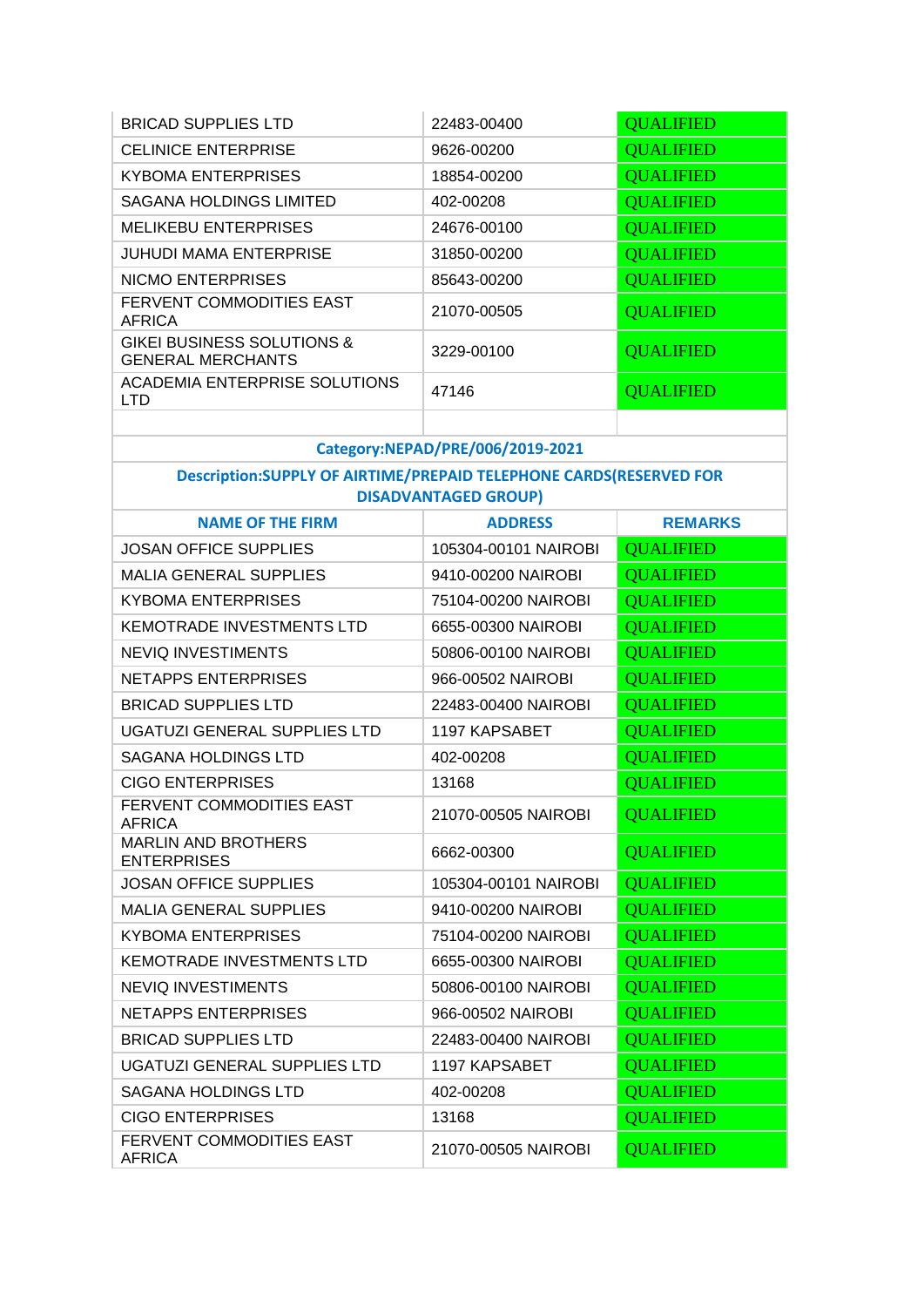| <b>MARLIN AND BROTHERS</b><br><b>ENTERPRISES</b>    | 6662-00300           | <b>QUALIFIED</b>     |
|-----------------------------------------------------|----------------------|----------------------|
| <b>JOSAN OFFICE SUPPLIES</b>                        | 105304-00101 NAIROBI | <b>QUALIFIED</b>     |
| <b>MALIA GENERAL SUPPLIES</b>                       | 9410-00200 NAIROBI   | <b>QUALIFIED</b>     |
| <b>KYBOMA ENTERPRISES</b>                           | 75104-00200 NAIROBI  | <b>QUALIFIED</b>     |
| <b>KEMOTRADE INVESTMENTS LTD</b>                    | 6655-00300 NAIROBI   | <b>QUALIFIED</b>     |
| <b>NEVIQ INVESTIMENTS</b>                           | 50806-00100 NAIROBI  | <b>QUALIFIED</b>     |
| <b>NETAPPS ENTERPRISES</b>                          | 966-00502 NAIROBI    | <b>OUALIFIED</b>     |
| <b>BRICAD SUPPLIES LTD</b>                          | 22483-00400 NAIROBI  | <b>QUALIFIED</b>     |
| UGATUZI GENERAL SUPPLIES LTD                        | 1197 KAPSABET        | <b>QUALIFIED</b>     |
| <b>SAGANA HOLDINGS LTD</b>                          | 402-00208            | <b>QUALIFIED</b>     |
| <b>CIGO ENTERPRISES</b>                             | 13168                | <b>QUALIFIED</b>     |
| FERVENT COMMODITIES EAST<br><b>AFRICA</b>           | 21070-00505 NAIROBI  | <b>QUALIFIED</b>     |
| <b>MARLIN AND BROTHERS</b><br><b>ENTERPRISES</b>    | 6662-00300           | <b>QUALIFIED</b>     |
| <b>KELVORN SOLUTIONS</b>                            | 28001-00100 NAIROBI  | <b>NOT QUALIFIED</b> |
| <b>VERTEX HERITAGE COMPANY LTD</b>                  | 48591-00100 NAIROBI  | <b>NOT QUALIFIED</b> |
| ACADEMIA ENTERPRISES SOLUTIONS<br><b>LTD</b>        | 47146                | <b>NOT QUALIFIED</b> |
| <b>KELVORN SOLUTIONS</b>                            | 28001-00100 NAIROBI  | <b>NOT QUALIFIED</b> |
| <b>VERTEX HERITAGE COMPANY LTD</b>                  | 48591-00100 NAIROBI  | <b>NOT QUALIFIED</b> |
| <b>ACADEMIA ENTERPRISES SOLUTIONS</b><br><b>LTD</b> | 47146                | <b>NOT QUALIFIED</b> |
| <b>KELVORN SOLUTIONS</b>                            | 28001-00100 NAIROBI  | <b>NOT QUALIFIED</b> |
| <b>VERTEX HERITAGE COMPANY LTD</b>                  | 48591-00100 NAIROBI  | <b>NOT QUALIFIED</b> |
| <b>ACADEMIA ENTERPRISES SOLUTIONS</b><br><b>LTD</b> | 47146                | <b>NOT QUALIFIED</b> |

# **Category:NEPAD/PRE/007/2019-2021**

**Description:Supply of Computer and Photocopier/Printer Consumsbles.(RESERVED FOR DISADVANTAGED GROUP)**

| <b>NAME OF THE FIRM</b>           | <b>ADDRESS</b>      | <b>REMARKS</b>   |
|-----------------------------------|---------------------|------------------|
| PEMA GENERAL SUPPLIES             | 70643-00400 NAIROBI | <b>QUALIFIED</b> |
| DEFINE LINK ENTERPRISE LTD        | 68106-00200         | <b>QUALIFIED</b> |
| PRIMETEC SYSTEMS & SUPPLIES LTD   | 8494-00300          | <b>QUALIFIED</b> |
| ROCKPITA LIMITED                  | 7182-20100          | <b>QUALIFIED</b> |
| <b>CONSOLTECH SOLUTIONS LTD</b>   | 43294-00100         | <b>QUALIFIED</b> |
| PIECES COLLECTION LTD             | 6929-00100          | <b>QUALIFIED</b> |
| <b>BRIXWELL SOLUTIONS</b>         | 35696-00100         | <b>QUALIFIED</b> |
| <b>DIGITECH SOLUTIONS LIMITED</b> | 74504-00200         | <b>QUALIFIED</b> |
| <b>BESMART ENTERPRISES</b>        |                     | <b>QUALIFIED</b> |
| <b>MEDFIN INVEST LTD</b>          | 14978-00400 NAIROBI | <b>QUALIFIED</b> |
| <b>SUNDRY GENERAL ENTERPRISES</b> | 25788-00100 NAIROBI | <b>OUALIFIED</b> |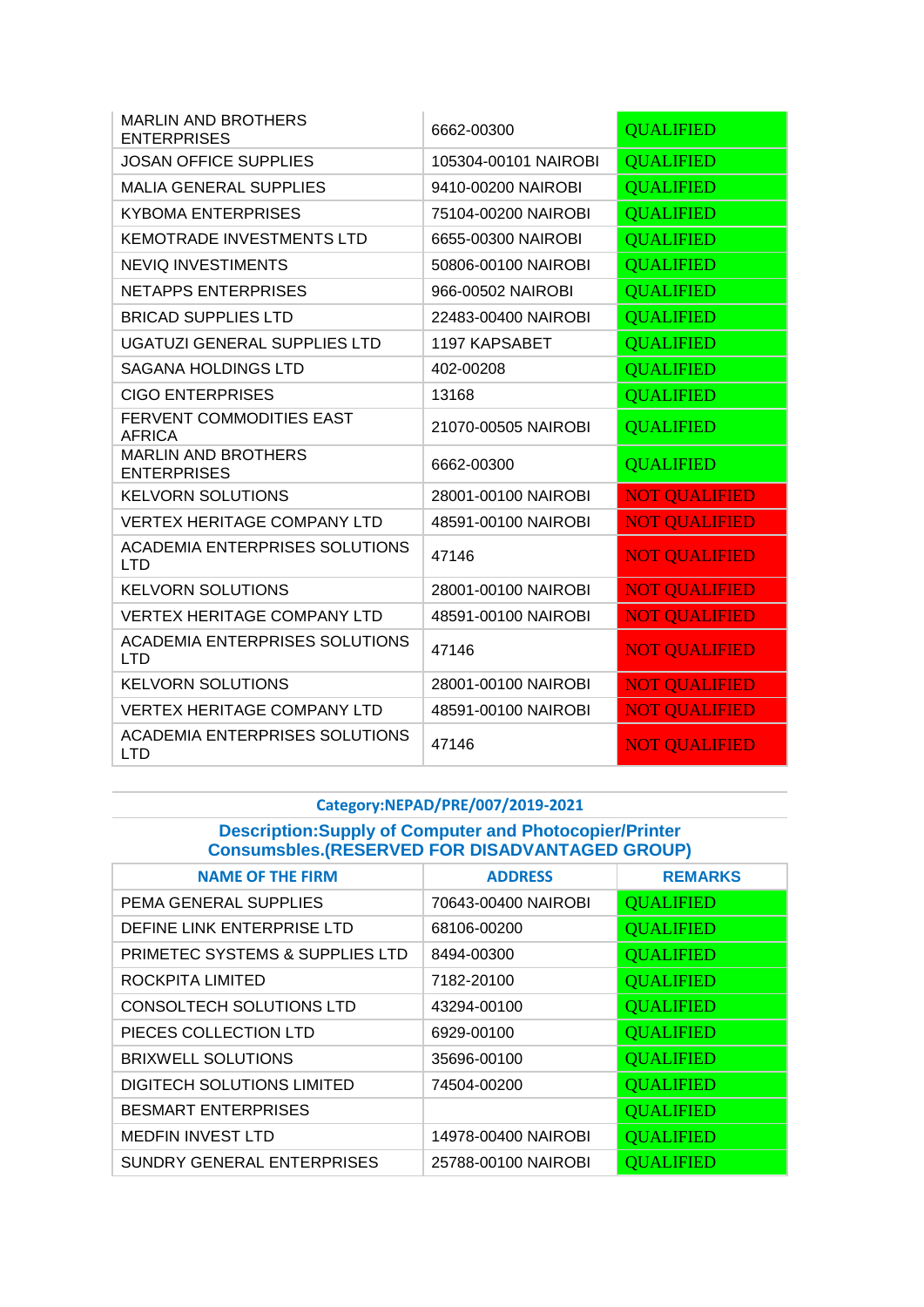| <b>JOSAN OFFICE SUPPLIES</b>                       | 105304-00101 NAIROBI | <b>QUALIFIED</b> |
|----------------------------------------------------|----------------------|------------------|
| <b>MILKA TRADING LTD</b>                           | 18432-00500 NAIROBI  | <b>QUALIFIED</b> |
| <b>TAPATA GENERAL SUPPLIERS</b>                    | 100691-00101 NAIROBI | <b>QUALIFIED</b> |
| <b>SHAMMER BUSINESS SOLUTIONS</b>                  | 105304-00100 NAIROBI | <b>QUALIFIED</b> |
| ACE TECHNOLOGIES LTD                               | 27653-00100          | <b>QUALIFIED</b> |
| <b>ROXENO ENTERPRISES &amp; SERVICES</b>           | 11490-00400 NAIROBI  | <b>QUALIFIED</b> |
| RANA TEAM SERVICES CO.LTD                          | 1127-00300 NAIROBI   | <b>QUALIFIED</b> |
| <b>MAXIMA EXPONENTIAL ENTERPRISE</b>               | 4537-00100           | <b>QUALIFIED</b> |
| <b>JANZIK ENTERPRISES</b>                          | 73645-00200 nairobi  | <b>QUALIFIED</b> |
| <b>BILZUMA ENTERPRISES</b>                         | 77-00204 ATHI RIVER  | <b>QUALIFIED</b> |
| <b>LASTRA AGENCIES</b>                             | 24982-00200          | <b>QUALIFIED</b> |
| <b>PRECISION POINT VENTURES</b>                    | 4806-00506 NAIROBI   | <b>QUALIFIED</b> |
| <b>NASATECH LOGISTICS</b>                          | 19142-00100 NAIROBI  | <b>QUALIFIED</b> |
| <b>TISTY</b>                                       | 28060-00200          | <b>QUALIFIED</b> |
| <b>MAROBE BUSINESS SYSTEMS LTD</b>                 | 42517-00200 NAIROBI  | <b>QUALIFIED</b> |
| <b>HADDIE SUPPLIES LTD</b>                         | 24318-00100 NAIROBI  | <b>QUALIFIED</b> |
| <b>NEW LINKS SUPPLIES</b>                          | 102455-00101 NAIROBI | <b>QUALIFIED</b> |
| <b>ALTAN ENTERPRISES</b>                           | 10499                | <b>QUALIFIED</b> |
| TIMELINE SOLUTIONS LTD                             | 4376 NAIROBI         | <b>QUALIFIED</b> |
| MT. KENYA OFFICEMART LIMITED                       | 878-00600NAIROBI     | <b>QUALIFIED</b> |
| ELIKIMSHA GENERAL SUPPLIES                         | 11231-00400          | <b>QUALIFIED</b> |
| <b>JUJAO GENERAL ENTERPRISES</b>                   | 16693-00100          | <b>QUALIFIED</b> |
| RIVERVILLE ENTERPRISE                              | 45333-00100          | <b>QUALIFIED</b> |
| <b>GTREND</b>                                      | 40677-00200 NAIROBI  | <b>QUALIFIED</b> |
| <b>FLOREKI ENTERPRISES</b>                         | 13921-00100          | <b>QUALIFIED</b> |
| <b>INTERMASS PRINTERS AND</b><br><b>STATIONERS</b> | 59242-00200 NAIROBI  | <b>QUALIFIED</b> |
| <b>JOPESILTD</b>                                   | 6430-01000 THIKA     | <b>QUALIFIED</b> |
| KITHUMULA TRADING AGENCIES                         | 17182-00100 NAIROBI  | <b>QUALIFIED</b> |
| FIDETECH SOLUTIONS LIMITED                         | 73065-00200 NAIROBI  | <b>QUALIFIED</b> |
| <b>NEVIQ INVESTMENTS</b>                           | 50806-00100 NAIROBI  | <b>QUALIFIED</b> |
| <b>SENKREED LIMITED</b>                            | 12-00200 NAIROBI     | <b>QUALIFIED</b> |
| <b>KICUNA ENTERPRISE</b>                           | 10499-00200          | <b>QUALIFIED</b> |
| <b>SYPSAN ENTERPRISES</b>                          | 43141-00100 NAIROBI  | <b>QUALIFIED</b> |
| <b>ESWAKI VENTURE LIMITED</b>                      | 966-00502 NAIROBI    | <b>QUALIFIED</b> |
| <b>ZOLA CAPITAL LIMITED</b>                        | 1268-00100           | <b>QUALIFIED</b> |
| <b>KYBOMA ENTERPRISE</b>                           | 18854-00506          | <b>QUALIFIED</b> |
| <b>VIRTECH EAST AFRICA</b>                         | 10772-00400          | <b>QUALIFIED</b> |
| LAVEXIS GENERAL SUPPLIES                           | 48453-00100 NAIROBI  | <b>QUALIFIED</b> |
| CAPITALTEC TRADING COMPANY LTD                     | 33288-00600 NAIROBI  | <b>QUALIFIED</b> |
| <b>MARVINE ENTERPRISES</b>                         | 4278-00200           | <b>QUALIFIED</b> |
| <b>TRUMARK KENYA</b>                               | 54693-00200          | <b>QUALIFIED</b> |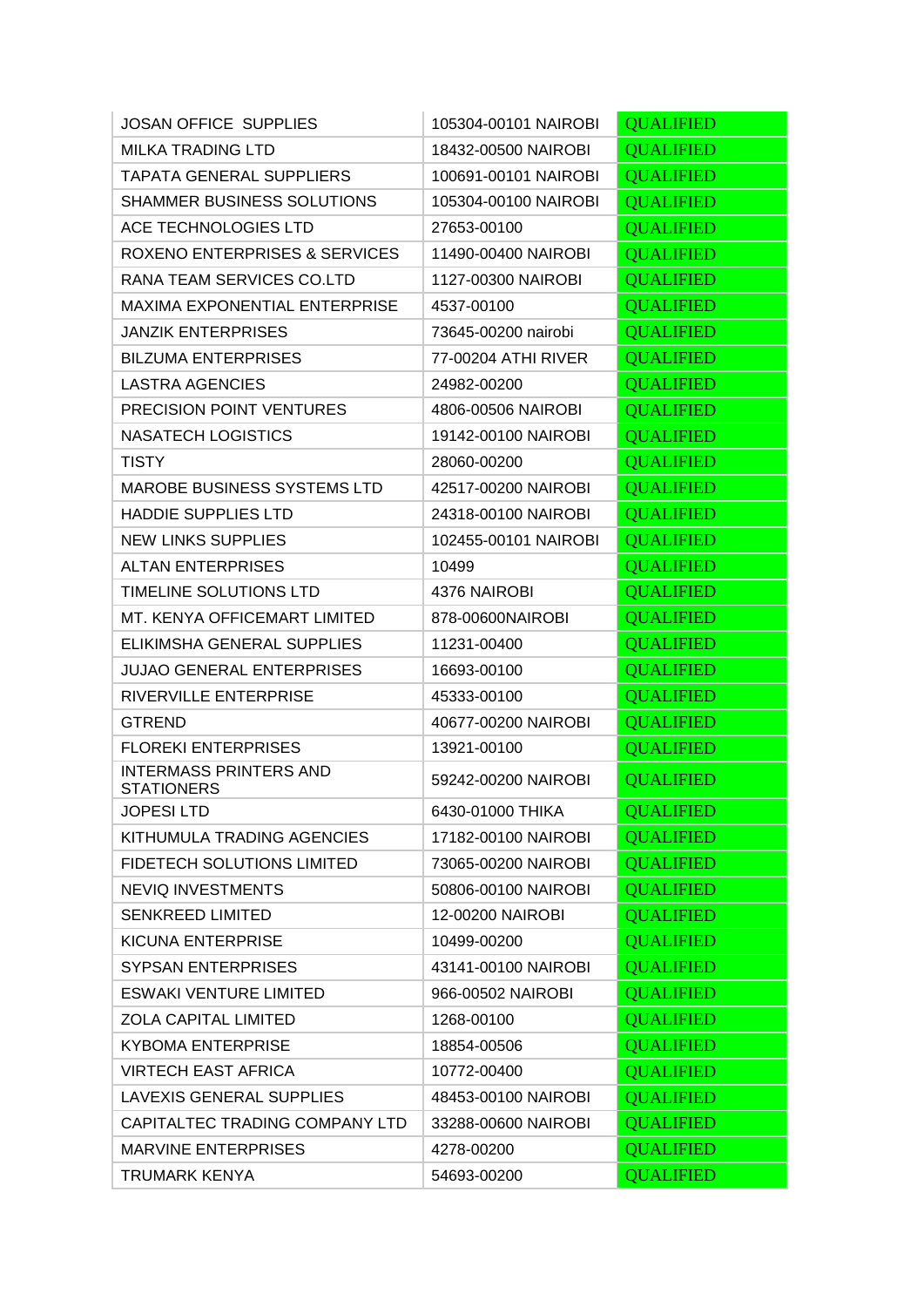| <b>JUHUDI MAMA ENTERPRISES</b>                          | 31850-00200         | <b>QUALIFIED</b> |
|---------------------------------------------------------|---------------------|------------------|
| FINE FAIR SOLUTIONS                                     | 60227-00200         | <b>QUALIFIED</b> |
| <b>VIBRANT MAN E.A.LTD</b>                              | 5818-00100 NAIROBI  | <b>QUALIFIED</b> |
| <b>SUDIEL ENTERPRISES</b>                               | 13079-00400         | <b>QUALIFIED</b> |
| <b>EARTH LINE VENTURES</b>                              | 35144-00100 NAIROBI | <b>QUALIFIED</b> |
| <b>BEST IMPRESIONS</b>                                  | 9319-00200          | <b>QUALIFIED</b> |
| <b>OSIL LIMITED</b>                                     | 38099-00100 NAIROBI | <b>QUALIFIED</b> |
| <b>DIGNITYTRADERS LTD</b>                               | 3289-00100 NAIROBI  | <b>QUALIFIED</b> |
| <b>JEKASA VENTURES AND SUPPLIERS</b>                    | 21070-00505 NAIROBI | <b>QUALIFIED</b> |
| <b>BRIMVICTOR INVESTMENTS</b>                           | 74592-00200         | <b>QUALIFIED</b> |
| ROWEN INTER-ENTERPRISES LTD                             | 1604-00200 NAIROBI  | <b>QUALIFIED</b> |
| MASSATECH KENYA TECHNOLOGY                              | 28080-00100 NAIROBI | <b>QUALIFIED</b> |
| <b>ENAITILCOMPANYLTD</b>                                | 50162-00100         | <b>QUALIFIED</b> |
| <b>GEMLYN ENTERPRISES</b>                               | 16121-00100 NAIROBI | <b>QUALIFIED</b> |
| <b>GREEN EDITORS LIMITED</b>                            | 847-00280           | <b>QUALIFIED</b> |
| <b>INTERGENAL TEC SUPPLIES</b>                          | 47146-00100         | <b>QUALIFIED</b> |
| <b>KEMAT VENTURES</b>                                   | 694000-00400        | <b>QUALIFIED</b> |
| <b>WEFIX TECH LTD</b>                                   | 52527-00200 NAIROBI | <b>QUALIFIED</b> |
| <b>TURINJIRU ENTERPRISE</b>                             | 148-00232           | <b>QUALIFIED</b> |
| <b>JAWA VIBRANT GENERAL SUPPLIES</b>                    | 459-00606           | <b>QUALIFIED</b> |
| <b>HERMONT LIMITED</b>                                  | 519-00300 NAIROBI   | <b>QUALIFIED</b> |
| <b>BLADINA ENTERPRISES</b>                              | 59244-00200         | <b>QUALIFIED</b> |
| <b>BRICAD SUPPLIES LIMITED</b>                          | 22483-00400 NAIROBI | <b>QUALIFIED</b> |
| <b>ZENITH EAST AFRICA</b>                               | 46975-00100 NAIROBI | <b>QUALIFIED</b> |
| <b>CITYLINK BUSINESS SOLUTIONS</b>                      | 9626-00200          | <b>QUALIFIED</b> |
| <b>WHITDAVIE ENTERPRISES</b>                            | 57987-00200         | <b>QUALIFIED</b> |
| <b>MARTINIS AUTO &amp; GENERAL</b><br><b>SUPPLIES</b>   | 40916-00100         | <b>QUALIFIED</b> |
| <b>GENUINE COMPUTERS</b>                                | 67004-00200 NAIROBI | <b>QUALIFIED</b> |
| <b>SAGANA HOLDINGS</b>                                  | 402-00208 NAIROBI   | <b>QUALIFIED</b> |
| <b>DEVART LIMITED</b>                                   | 1947-00100          | <b>QUALIFIED</b> |
| DUNECOM GROUP LTD                                       | 3323-00100 NAIROBI  | <b>QUALIFIED</b> |
| <b>MARLIN &amp; BROTHERS ENTERPRISES</b>                | 6662-00300 NAIROBI  | <b>QUALIFIED</b> |
| JAYVANE INVESTMENTS                                     | 1532-00100 NAIROBI  | <b>QUALIFIED</b> |
| GIKELBUSINESS SOLUTIONS AND<br><b>GENERAL MERCHANTS</b> | 3229-00100          | <b>QUALIFIED</b> |
| <b>AZAD AGENCIES LTD</b>                                | 41611-00100 NAIROBI | <b>QUALIFIED</b> |
| <b>VIJANA TRADING LTD</b>                               | 1155-0060           | <b>QUALIFIED</b> |
| <b>TEWARI ENTERPRISES</b>                               | 3293-00200          | <b>QUALIFIED</b> |
| <b>BENCARSON INVESTMENTS</b>                            | 73460-00200 NAIROBI | <b>QUALIFIED</b> |
| <b>MONETS LTD</b>                                       | 89312-80100         | <b>QUALIFIED</b> |
| <b>EDBEN LIMITED</b>                                    | 98736-80100         | <b>QUALIFIED</b> |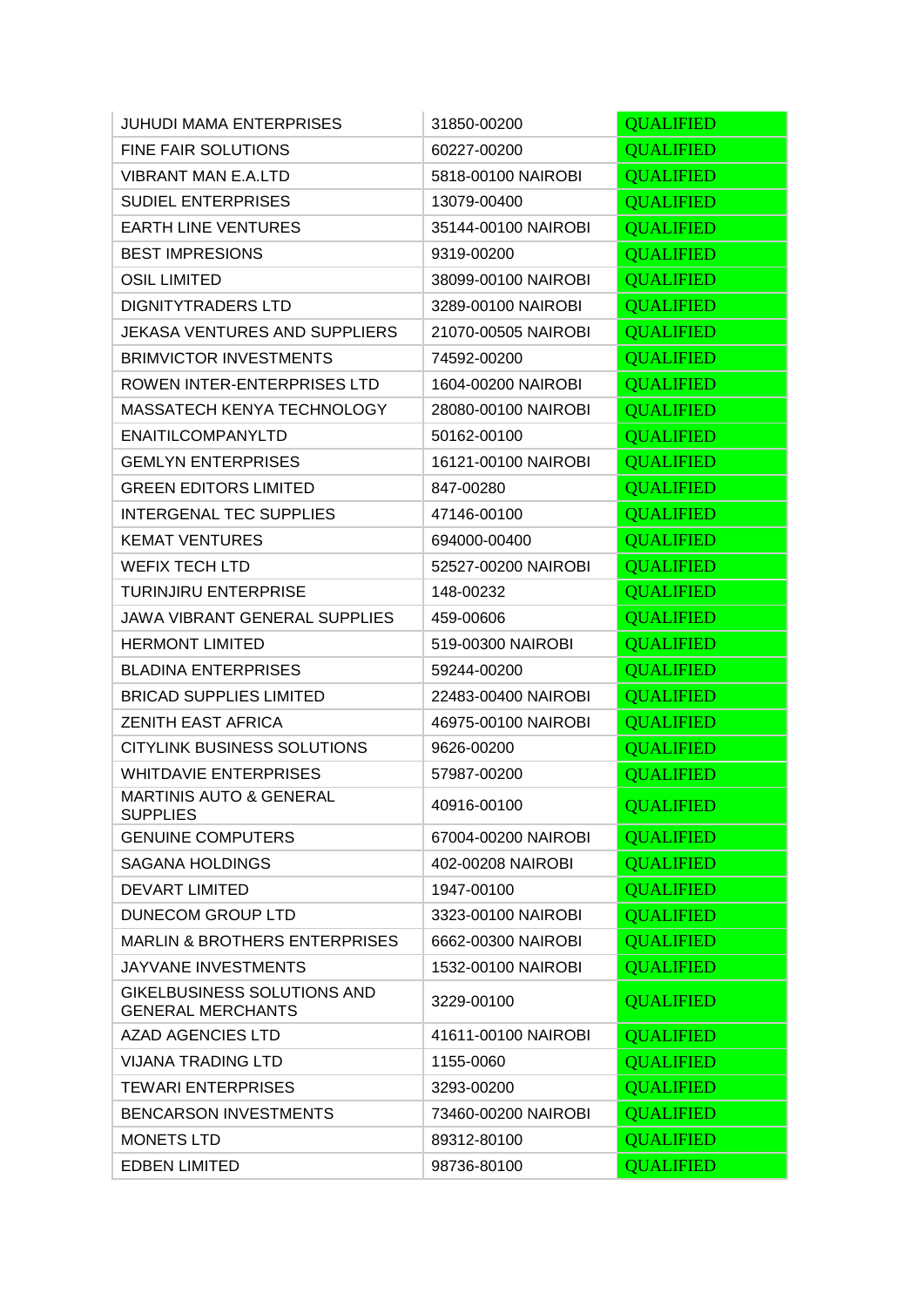| ALGEE TECHNOLOGIES LTD             | 3589-00100 NAIROBI                 | <b>QUALIFIED</b>     |
|------------------------------------|------------------------------------|----------------------|
| <b>SANLATECH AGENCY</b>            | 6754 NAIROBI                       | <b>QUALIFIED</b>     |
| <b>RAPHAME SERVICES</b>            | 4278-00200 NAIROBI                 | <b>QUALIFIED</b>     |
| <b>WARITEX SUPPLIES</b>            | 70824-00400 NAIROBI                | <b>QUALIFIED</b>     |
| DEWALLAH BUSINESS SYSTEMS LTD      | 69507-00400 NAIROBI                | <b>QUALIFIED</b>     |
| <b>GOLDEN DISTRIBUTORS</b>         | 95993-00100 NAIROBI                | <b>QUALIFIED</b>     |
| <b>ARTXPRESS SOLUTIONS</b>         | 1861-00100                         | <b>QUALIFIED</b>     |
| <b>HIGHHOOD VENTURES</b>           | 56299-00200 NAIROBI                | <b>NOT QUALIFIED</b> |
| <b>MBEU AGENCIES LTD</b>           | 64045-00620                        | <b>NOT QUALIFIED</b> |
| AGGENTITTITE SUE AGENCY            | 74408-00100 NAIROBI                | <b>NOT QUALIFIED</b> |
| <b>DOVEDIL LIMITED</b>             | 399-01001 JUJA-<br><b>KALIMONI</b> | <b>NOT QUALIFIED</b> |
| <b>WISTAL LIMITED</b>              | 3809-00506                         | <b>NOT QUALIFIED</b> |
| <b>KEMOTRADE INVESTMENT LTD</b>    | 6655-003000                        | <b>NOT QUALIFIED</b> |
| <b>BREKWAMAT ENTERPRISES</b>       | 20958-00100                        | <b>NOT QUALIFIED</b> |
| <b>VERTEX HERITAGE COMPANY LTD</b> | 48591-00100 NAIROBI                | <b>NOT QUALIFIED</b> |
| <b>NORTHHOLT ENTERPRISES</b>       | 4013-00100 NAIROBI                 | <b>NOT QUALIFIED</b> |
| <b>FLOSMAH INVESTIMENTS</b>        | 117-00510 NAIROBI                  | <b>NOT QUALIFIED</b> |
| <b>NICMO ENTERPRISES</b>           | 85643-00200 NAIROBI                | <b>NOT QUALIFIED</b> |
| <b>GREEN SHAMROCK LTD</b>          | 20828-00100                        | <b>NOT QUALIFIED</b> |
| <b>BIO FOREST COPY</b>             | 47146-00100 NAIROBI                | <b>NOT QUALIFIED</b> |
| <b>MELIKEBU ENTERPRISES</b>        | 24676-00100 NAIROBI                | <b>NOT QUALIFIED</b> |

| Category: NEPAD/PRE/008/2019-2021 |  |
|-----------------------------------|--|
|-----------------------------------|--|

| Description: Provision of Air Travel and Ticketing Services-Both local and International Travel |                      |                  |  |  |
|-------------------------------------------------------------------------------------------------|----------------------|------------------|--|--|
| <b>NAME OF THE FIRM</b>                                                                         | <b>ADDRESS</b>       | <b>REMARKS</b>   |  |  |
| AFRICA BLISSTRAVEL LTD                                                                          | 928-00515            | <b>QUALIFIED</b> |  |  |
| <b>HELINAS SAFARIS</b>                                                                          | 10833-00100          | <b>QUALIFIED</b> |  |  |
| <b>TRIPSTART ASSOCIATES LTD</b>                                                                 | 7681-00200 NAIROBI   | <b>QUALIFIED</b> |  |  |
| ZAKALE EXPEDITIONS                                                                              | 36712-00200          | <b>QUALIFIED</b> |  |  |
| ROYAL WORLD SAFARIS LTD                                                                         | 3051-00100           | <b>QUALIFIED</b> |  |  |
| ACACIA SAFARIS LTD                                                                              | 10570-00100          | <b>QUALIFIED</b> |  |  |
| PREMIER SAFARIS (K) LIMITED                                                                     | 20169-001000 NAIROBI | <b>QUALIFIED</b> |  |  |
| CEDAR'S TRAVEL AND TOURS LTD                                                                    | 5546-00100 NAIROBI   | <b>QUALIFIED</b> |  |  |
| KENDIRITA TOURS AND TRAVEL                                                                      | 43936-00100          | <b>QUALIFIED</b> |  |  |
| AFRICAN TOUCH SAFARIS LTD                                                                       | 931-00100            | <b>QUALIFIED</b> |  |  |
| RIDE ON AGENCIES                                                                                | 9968-00200           | <b>QUALIFIED</b> |  |  |
| <b>STARLUCK TRAVEL LTD</b>                                                                      | 1243-00100 NAIROBI   | <b>QUALIFIED</b> |  |  |
| <b>IDEAL TOURS &amp; TRAVEL</b>                                                                 | 36503-00200 NAIROBI  | <b>QUALIFIED</b> |  |  |
| LONGROCK TOUR & TRAVEL LIMITED                                                                  | 8228-00200 NAIROBI   | <b>QUALIFIED</b> |  |  |
| <b>TUSMO TRAVEL &amp; CARGO LTD</b>                                                             | 28540-00100 NAIROBI  | <b>QUALIFIED</b> |  |  |
| <b>BOMA TRAVEL SERVICES LTD</b>                                                                 | 8968-00100 NAIROBI   | <b>QUALIFIED</b> |  |  |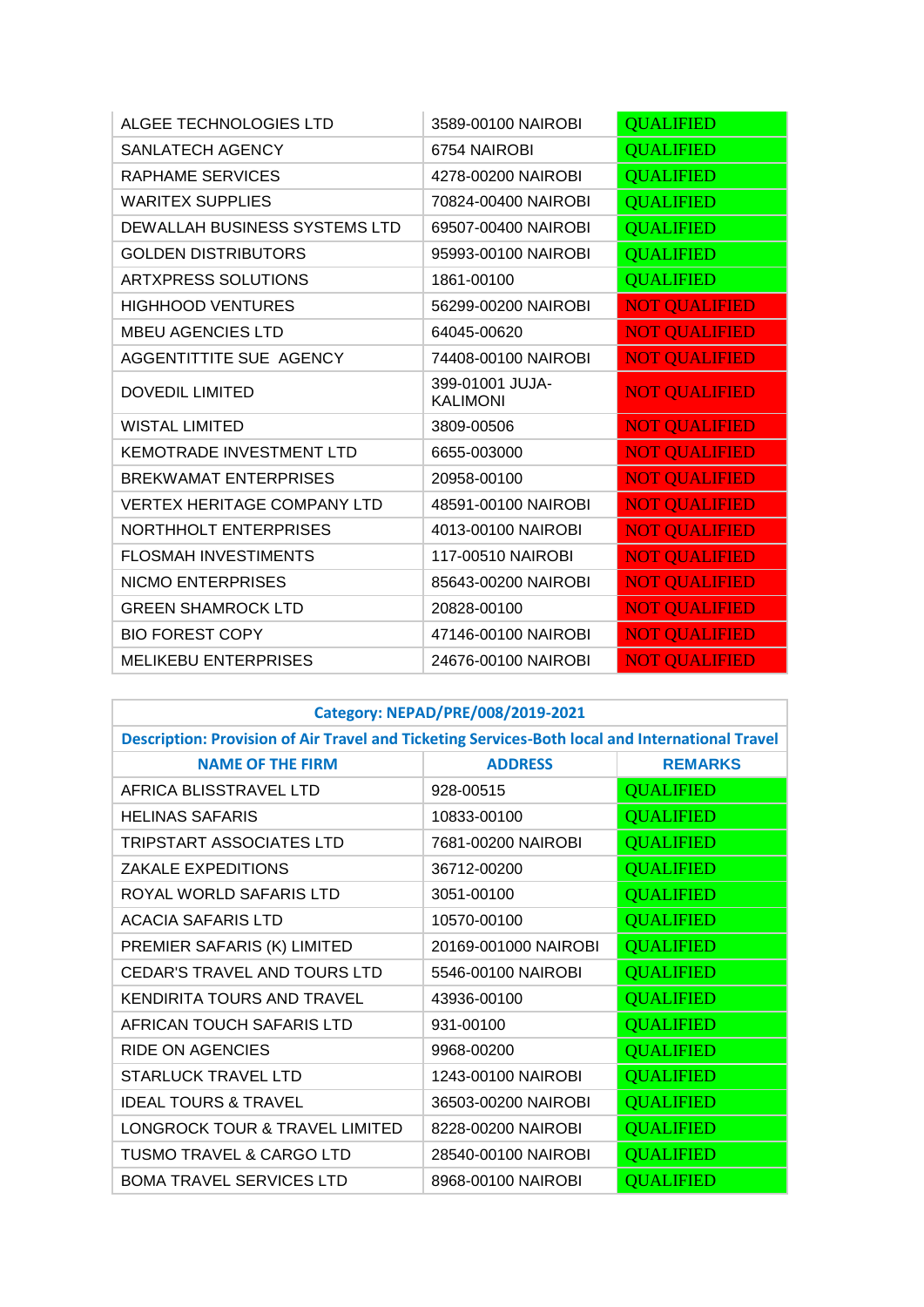| PALBINA TRAVEL                 | 10669-00100 NAIROBI  | <b>QUALIFIED</b> |
|--------------------------------|----------------------|------------------|
| <b>FLY HIGH AGENCY</b>         | 6798-00300           | <b>QUALIFIED</b> |
| <b>INCENTIVE TRAVEL</b>        | 79513-00200 NAIROBI  | <b>QUALIFIED</b> |
| ATTIC TOURS AND TRAVEL LTD     | 7740-00100 NAIROBI   | <b>QUALIFIED</b> |
| <b>SPLASH WORLD LIMITED</b>    | 105697-00101 NAIROBI | <b>QUALIFIED</b> |
| SATGURU TRAVEL&TOURS LIMITED   | 12547-00400          | <b>QUALIFIED</b> |
| RAWIL TOURS                    | 819-22200 NAIROBI    | <b>QUALIFIED</b> |
| <b>LEAD TRAVEL AGENCY LTD</b>  | 8714-00100 NAIROBI   | <b>QUALIFIED</b> |
| TONDWE AFRICA GROUP LTD        | 72521-00200 NAIROBI  | <b>QUALIFIED</b> |
| BIGMAN TRAVEL AND HOLIDAYS     | 1681-00100 NAIROBI   | <b>QUALIFIED</b> |
| RAYDOLL TOURS AND TRAVEL LTD   | 20731-00202 NAIROBI  | <b>QUALIFIED</b> |
| <b>PRIMATE TOURS LTD</b>       | 18490-00100 NAIROBI  | <b>QUALIFIED</b> |
| ANGANI TOURS AND TRAVEL LTD    | 6136-00300           | <b>QUALIFIED</b> |
| PORTMAN TRAVEL LTD             | 76958-00620          | <b>QUALIFIED</b> |
| GOOD HOPE TRAVEL AND TOURS LTD | 45083-00100 NAIROBI  | <b>QUALIFIED</b> |
|                                |                      |                  |

## **Category: NEPAD/PRE/009/2019-2021**

| <b>Description: Provision of outside Catering services</b> |  |  |  |
|------------------------------------------------------------|--|--|--|
|                                                            |  |  |  |

| <b>NAME OF THE FIRM</b>                                           | <b>ADDRESS</b>      | <b>REMARKS</b>       |
|-------------------------------------------------------------------|---------------------|----------------------|
| <b>FAIRVIEW HOTEL LIMITED</b>                                     | 40842-00100 NAIROBI | <b>QUALIFIED</b>     |
| ALLTERRAIN SERVICES KENYA LTD /TSEBO<br><b>FACILITY SOLUTIONS</b> | 9555-00100 NAIROBI  | <b>QUALIFIED</b>     |
| NAM DAR CATERERS                                                  | 26146-00504 NAIROBI | <b>QUALIFIED</b>     |
| MIGOKO AFRICAN DISHES LTD                                         | 3468-00200 NAIROBI  | <b>NOT QUALIFIED</b> |
|                                                                   |                     |                      |

### **Category: NEPAD/PRE/010/2019-2021**

**Description: Supply and Provision of Design, Art Work, Colour Separation and Printing of Accountable Documents, Promotional and Publicity Materials(Reserved for Disadvantaged Group)**

| <b>NAME OF THE FIRM</b>            | <b>ADDRESS</b>       | <b>REMARKS</b>   |
|------------------------------------|----------------------|------------------|
| PIECES COLLECTION LTD              | 16929-00100 NAIROBI  | <b>QUALIFIED</b> |
| <b>TEZMAN LIMITED</b>              | 37081-00200 NAIROBI  | <b>QUALIFIED</b> |
| <b>ZENITHCREST ENTERPRISES LTD</b> | 41259-00100 NIROBI   | <b>QUALIFIED</b> |
| SHAMMER BUSINESS SOLUTIONS         | 105304-00101 NAIROBI | <b>QUALIFIED</b> |
| MINECA GENERAL SUPPLES             | 530-00500 NAIROBI    | <b>QUALIFIED</b> |
| <b>KLUGER TRADERS LTD</b>          | 73-00300 NAIROBI     | <b>QUALIFIED</b> |
| <b>WHITESUN HOLDINGS LTD</b>       | 67833-00200-NAIROBI  | <b>QUALIFIED</b> |
| PINNACORE KENYA LTD                | 9037-00300 NAIROBI   | <b>QUALIFIED</b> |
| <b>BESMART ENTERPRISES</b>         |                      | <b>QUALIFIED</b> |
| <b>SIGNCOM LTD</b>                 | 59729-00200 NAIROBI  | <b>QUALIFIED</b> |
| <b>STUART LTD</b>                  | 3020-00100 NAIROBI   | <b>QUALIFIED</b> |
| NICRYP INVESTMENT(AFRICAN)LTD      | 51672-00200          | <b>OUALIFIED</b> |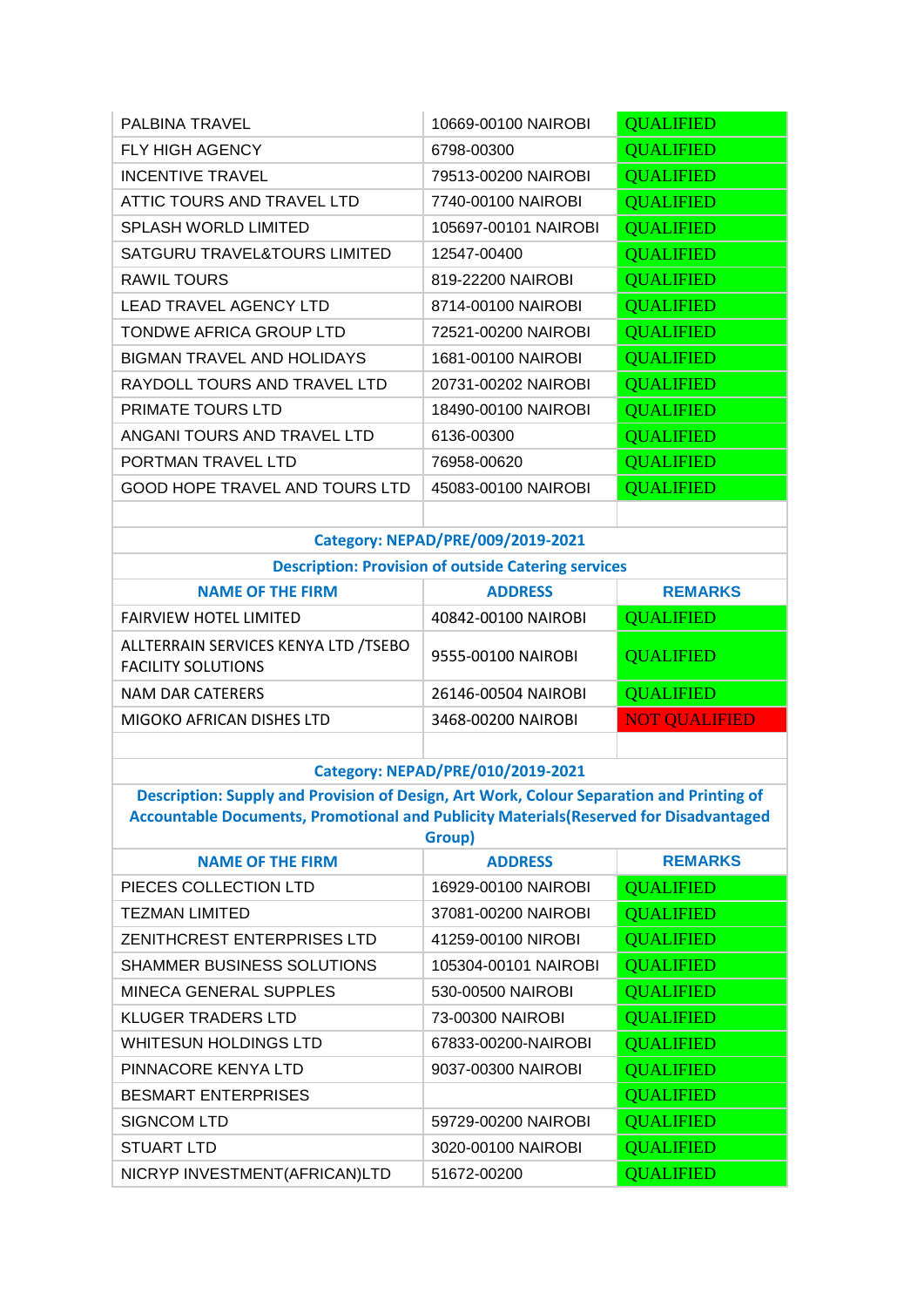| ROCKSOLID SOLUTIONS LTD                           | 50601-00200 NAIROBI | <b>QUALIFIED</b> |
|---------------------------------------------------|---------------------|------------------|
| <b>AZAD AGENCIES LTD</b>                          | 41611-00100 NAIROBI | <b>QUALIFIED</b> |
| <b>HADDIE SUPPLIES LIMITED</b>                    | 31852-00600 NAIROBI | <b>QUALIFIED</b> |
| <b>MEDIFIN INVEST LTD</b>                         | 14978-00400         | <b>QUALIFIED</b> |
| <b>ALTAN ENTERPRISES LTD</b>                      | 10499 NAIROBI       | <b>QUALIFIED</b> |
| <b>DISIQUE VENTURES</b>                           | 45696-00100         | <b>QUALIFIED</b> |
| <b>GLOBE CURVE GROUP LTD</b>                      | 27608-00100         | <b>QUALIFIED</b> |
| RONENT HOLDINGS LTD                               | 27608-00100 Nairobi | <b>QUALIFIED</b> |
| <b>GRAPHITEC DESIGN LTD</b>                       | 49334-00100 NAIROBI | <b>QUALIFIED</b> |
| <b>WISTAL LTD</b>                                 | 3809-00506 NAIROBI  | <b>QUALIFIED</b> |
| <b>COMFORT MEDIA</b>                              | 72950-00200 NAIROBI | <b>QUALIFIED</b> |
| <b>SKY BOLD LTD</b>                               | 14862-00100         | <b>QUALIFIED</b> |
| <b>FIESTA WORKS AGENCIES</b>                      | 7069-00300 NAIROBI  | <b>QUALIFIED</b> |
| <b>INTERMASS PRINTS AND STATIONERS</b>            | 59242-00200         | <b>QUALIFIED</b> |
| <b>BRAND INNOVATION E.A</b><br><b>ENTERPRISES</b> | 41512-00100         | <b>QUALIFIED</b> |
| <b>MAPAPER PRINTERS</b>                           | 9564-00200 NAIROBI  | <b>QUALIFIED</b> |
| <b>JEKASA VENTURES AND SUPPLIES</b>               | 21070-00505         | <b>QUALIFIED</b> |
| ELIKIMSHA GENERAL SUPPLIES LTD                    | 11231-00400 NAIROBI | <b>QUALIFIED</b> |
| <b>SYPSAN ENTERPRISES</b>                         | 43141-00100 NAIROBI | <b>QUALIFIED</b> |
| NORANATE SOLUTIONS                                | 2194- EMBU          | <b>QUALIFIED</b> |
| TREE AGAMA ENTERPRISES LTD                        | 2545-00200          | <b>QUALIFIED</b> |
| <b>LASKOM ENTERPRISES</b>                         | 118-00600 NAIROBI   | <b>QUALIFIED</b> |
| <b>FINE FAIR SOLUTIONS</b>                        | 60227-00200         | <b>QUALIFIED</b> |
| <b>NEVIQ INVESTMENTS</b>                          | 50806-00100 NAIROBI | <b>QUALIFIED</b> |
| <b>SUDIEL ENTERPRISES</b>                         | 13079-00400         | <b>QUALIFIED</b> |
| <b>EARTH LINE VENTURES</b>                        | 35144-00100 NAIROBI | <b>QUALIFIED</b> |
| KAMJOE PRINTERS AND STATIONERS                    | 68423-00100 NAIROBI | <b>QUALIFIED</b> |
| <b>TRICORE AGENCIES</b>                           | 12198-00400         | <b>QUALIFIED</b> |
| <b>ARCH VICTORIES LIMITED</b>                     | 10640-00400 NAIROBI | <b>QUALIFIED</b> |
| <b>NASATECH LOGISTICS</b>                         | 19172-00501         | <b>QUALIFIED</b> |
| ROWEN INTER ENTERPRISE                            | 1604-00200 NAIROBI  | <b>OUALIFIED</b> |
| <b>JOPESI LIMITED</b>                             | 6430-01000 THIKA    | <b>QUALIFIED</b> |
| <b>BENWEST SYSTEMS LTD</b>                        | 41512-00100         | <b>QUALIFIED</b> |
| <b>VERTEX HERITAGE COMPANY</b><br><b>LIMITED</b>  | 48591-00100         | <b>QUALIFIED</b> |
| BELLRONGE VENTURES LTD                            | 59908-00100         | <b>QUALIFIED</b> |
| <b>GREEN EDITORS LIMITED</b>                      | 847-00208           | <b>QUALIFIED</b> |
| <b>KYBOMA ENTERPRISES</b>                         | 18854-00500         | <b>QUALIFIED</b> |
| <b>HERMONT LIMITED</b>                            | 519-00300           | <b>QUALIFIED</b> |
| <b>OFFLIMIT BRANDS</b>                            | 38073-00200 NAIROBI | <b>QUALIFIED</b> |
| TRIPLEINFOR SERVICES                              | 86-00505            | <b>QUALIFIED</b> |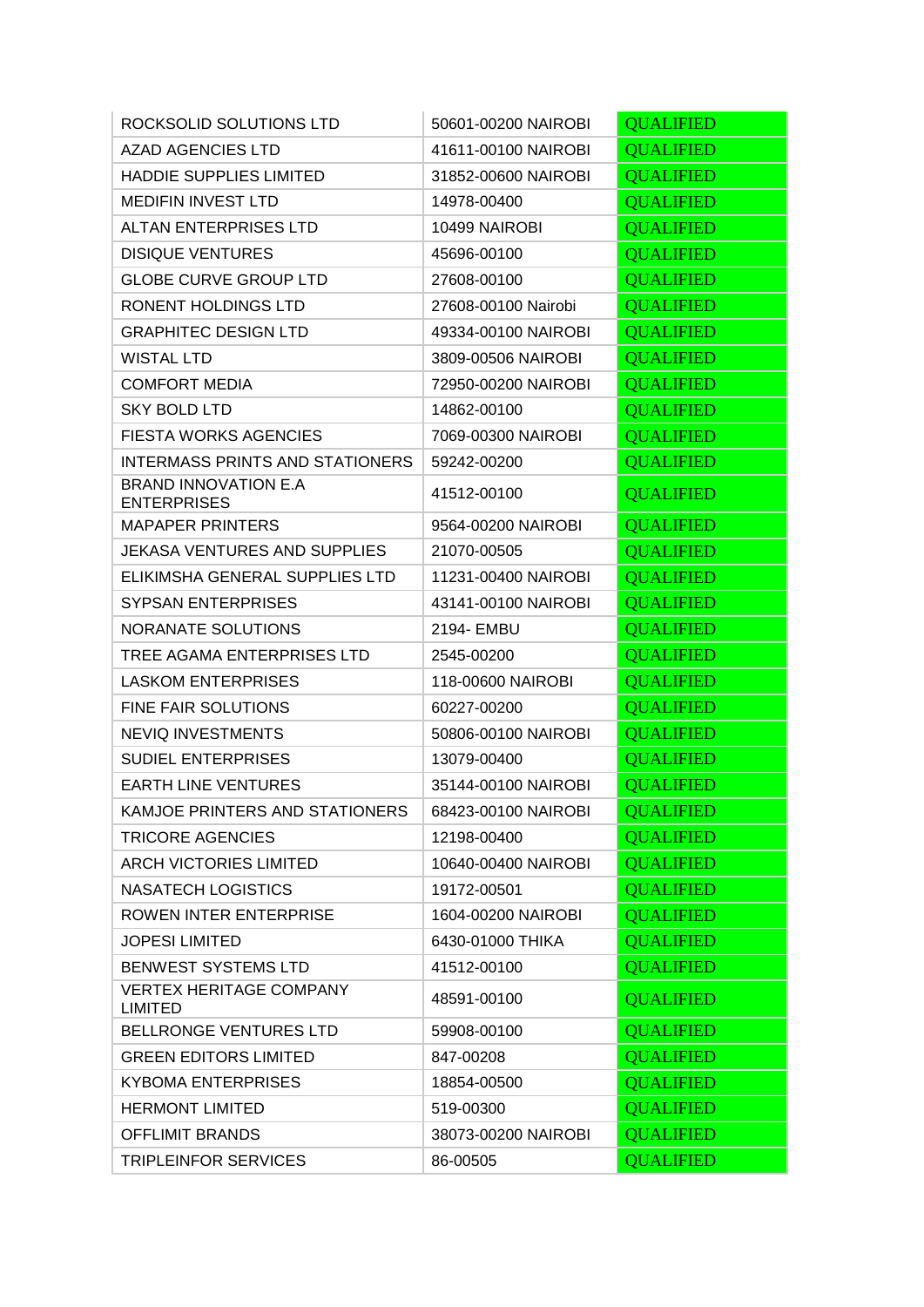| <b>BIO FOREST COPY</b>                              | 47146-00100 NAIROBI | <b>QUALIFIED</b>     |
|-----------------------------------------------------|---------------------|----------------------|
| <b>BRICAD SUPPLIES LIMITED</b>                      | 22483-00400         | <b>QUALIFIED</b>     |
| <b>SAGANA HOLDINGS LTD</b>                          | 402-00208 NAIROBI   | <b>QUALIFIED</b>     |
| <b>ENTDECKE AFRICA LTD</b>                          | 2240-00200 NAIROBI  | <b>QUALIFIED</b>     |
| <b>CELINICE ENTERPRISES</b>                         | 17174-00510         | <b>QUALIFIED</b>     |
| PLUTOCRAT VENTURES LTD                              | 15671-00400 NAIROBI | <b>QUALIFIED</b>     |
| CITY LINK BUSINESS SOLUTION                         | 9626-00200 NAIROBI  | <b>QUALIFIED</b>     |
| <b>STARNET BUSINESS LINKS</b>                       | 33035-00600         | <b>QUALIFIED</b>     |
| JJ INVESTMENTS LTD                                  | 47462-00100 NRB     | <b>QUALIFIED</b>     |
| <b>PRICUSTER ENTERPRISE</b>                         | 16228-00610         | <b>QUALIFIED</b>     |
| <b>REAL IMPRESSIONS LTD</b>                         | 2541-00100 NAIROBI  | <b>QUALIFIED</b>     |
| <b>JOSKATHY ENTERPRISES</b>                         | 67736-00200         | <b>QUALIFIED</b>     |
| <b>WARITEX SUPPLIERS</b>                            | 70824-00400 NAIROBI | <b>QUALIFIED</b>     |
| <b>GREEN SHAMROCK LTD</b>                           | 20828-00100 NAIROBI | <b>QUALIFIED</b>     |
| <b>NICMO ENTERPRISES</b>                            | 85643-00200 NAIROBI | <b>QUALIFIED</b>     |
| EFTOKIA INTERNATIONAL                               | 439-00902           | <b>QUALIFIED</b>     |
| <b>DIVERSE LINKS ENTERPRISES</b>                    | 54847-00200         | <b>QUALIFIED</b>     |
| <b>SHALOM LOGISTICS</b>                             | 3229-00100          | <b>QUALIFIED</b>     |
| <b>ELS DESIGNS</b>                                  | 22486-00400 NAIROBI | <b>QUALIFIED</b>     |
| <b>GRANDE IDEAS</b>                                 | 36-00200            | <b>QUALIFIED</b>     |
| <b>MILKA TRADING LTD</b>                            | 18432-00500         | <b>QUALIFIED</b>     |
| <b>VIJANA TRADING LTD</b>                           | 1155-00606 NAIROBI  | <b>QUALIFIED</b>     |
| <b>INFOPARTS TECHNOLOGIES</b>                       | 66292-00800         | <b>QUALIFIED</b>     |
| RAPHAME SERVICES                                    | 4278-00200 NAIROBI  | <b>QUALIFIED</b>     |
| NDENSY GENERAL SUPPLIES LTD                         | 21578-00100         | <b>QUALIFIED</b>     |
| <b>BOSSEIN INVESTMENT LIMITED</b>                   | 548-00606           | <b>QUALIFIED</b>     |
| LAFAME PRODUCTIONS LTD                              | 4278-00200 NAIROBI  | <b>OUALIFIED</b>     |
| <b>MELIKEBU ENTERPRISES</b>                         | 24676-00100 NAIROBI | <b>QUALIFIED</b>     |
| <b>TRADEVIEW VENTURES AND</b><br><b>ENTERPRISES</b> | 69507-00400 NAIROBI | <b>QUALIFIED</b>     |
| ARTXPRESS SOLUTIONS LTD                             | 1861-00100          | <b>QUALIFIED</b>     |
| NIMWO ENTERPRISES                                   | 51169-00100 NAIROBI | <b>OUALIFIED</b>     |
| <b>JANZIK ENTERPRISES</b>                           | 73645-00200 NAIROBI | <b>QUALIFIED</b>     |
| DEWALLAH BUSINESS SYSTEMS<br><b>LIMITED</b>         | 69507-00400         | <b>QUALIFIED</b>     |
| UNILIGHT MEDIA LTD                                  | 161-30400 ELDORET   | <b>QUALIFIED</b>     |
| MOOPA INVESTMENT AGENCY                             | 57982-00200 NAIROBI | <b>QUALIFIED</b>     |
| <b>CYFENNA COMPANY LTD</b>                          | 46261-00100         | <b>NOT QUALIFIED</b> |
| NIVAND VENTURES LTD                                 | 11863-00100 NAIROBI | <b>NOT QUALIFIED</b> |
| <b>DOVEDIL LIMITED</b>                              | 399-01001           | <b>NOT QUALIFIED</b> |
| <b>LIMROD ENTERPRISES LIMITED</b>                   | 28809-00100 NAIROBI | <b>NOT QUALIFIED</b> |
|                                                     |                     |                      |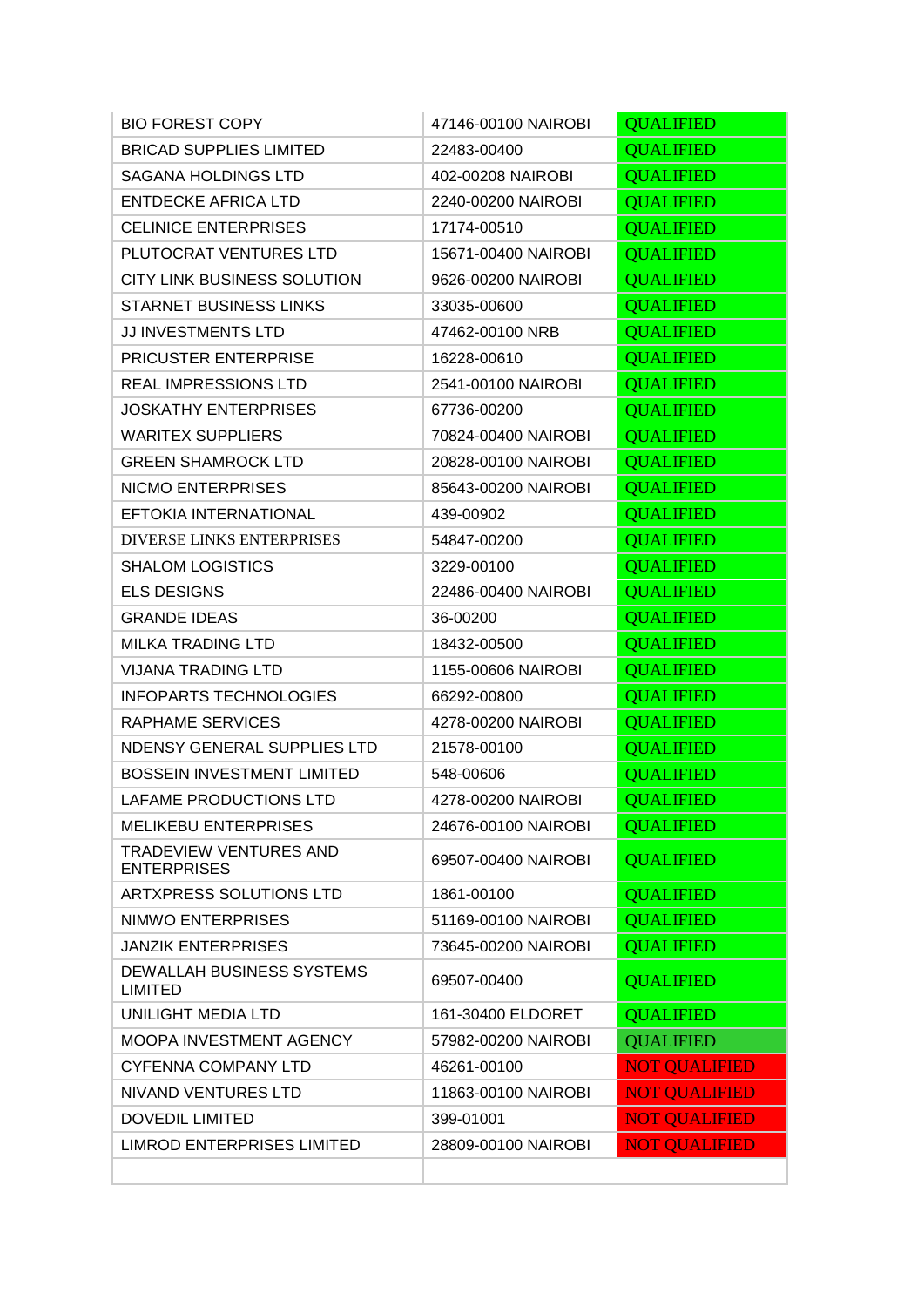| Category: NEPAD/PRE/011/2019-2021                                                                                    |                                                            |                      |  |
|----------------------------------------------------------------------------------------------------------------------|------------------------------------------------------------|----------------------|--|
|                                                                                                                      | <b>Description: PROVISION OF GENERAL PRINTING SERVICES</b> |                      |  |
| <b>NAME OF THE FIRM</b>                                                                                              | <b>ADDRESS</b>                                             | <b>REMARKS</b>       |  |
| ZENITHCREST ENTERPRISE LTD                                                                                           | 41259-00100 NAIROBI                                        | <b>QUALIFIED</b>     |  |
| <b>BESMART ENTERPRISES</b>                                                                                           |                                                            | <b>QUALIFIED</b>     |  |
| <b>KLUGER TRADERS LTD</b>                                                                                            | 73-00300 NAIROBI                                           | <b>QUALIFIED</b>     |  |
| PINNACORE KENYA LTD                                                                                                  | 9037-00100 NAIROBI                                         | <b>QUALIFIED</b>     |  |
| <b>BOMATA ENTERPRISES</b>                                                                                            | 22677-00100 NAIROBI                                        | <b>QUALIFIED</b>     |  |
| <b>DESIGN AND PRINTING SERVICES</b>                                                                                  | 42331-00100 NAIROBI                                        | <b>QUALIFIED</b>     |  |
| <b>STUART LTD</b>                                                                                                    | 3020-00100 NAIROBI                                         | <b>QUALIFIED</b>     |  |
| <b>COLOURPRINT LIMITED</b>                                                                                           | 44466-00100 NAIROBI                                        | <b>QUALIFIED</b>     |  |
| <b>JJ INVESTMENT LTD</b>                                                                                             | 47462-00100 NAIROBI                                        | <b>QUALIFIED</b>     |  |
| <b>INTERMASS PRINTER AND</b><br><b>STATIONERS LTD</b>                                                                | 59242-00200 NAIROBI                                        | <b>QUALIFIED</b>     |  |
| <b>FIESTA WORKS AGENCIES</b>                                                                                         | 7069-00300 NAIROBI                                         | <b>QUALIFIED</b>     |  |
| <b>LAVINDA LIMITED</b>                                                                                               | 1389-00100 NAIROBI                                         | <b>QUALIFIED</b>     |  |
| <b>SYPSAN ENTERPRENEURS</b>                                                                                          | 43141-00100 NAIROBI                                        | <b>QUALIFIED</b>     |  |
| TREE AGAMA ENTERPRISES LTD                                                                                           | 2545-00100 NAIROBI                                         | <b>OUALIFIED</b>     |  |
| <b>SAGANA HOLDINGS LTD</b>                                                                                           | 402-00208 NAIROBI                                          | <b>QUALIFIED</b>     |  |
| <b>SKYBOLD LTD</b>                                                                                                   | 14862-00100 NAIROBI                                        | <b>QUALIFIED</b>     |  |
| <b>EARTH LINE VENTURES</b>                                                                                           | 35144-00100 NAIROBI                                        | <b>QUALIFIED</b>     |  |
| ECOPACE TECHNOLOGIES EA LTD                                                                                          | 19561-00100 NAIROBI                                        | <b>QUALIFIED</b>     |  |
| <b>GRANDE IDEAS</b>                                                                                                  | 36-00200 NAIROBI                                           | <b>QUALIFIED</b>     |  |
| <b>BEKKMAXER GRAPHICS</b>                                                                                            | 41512-00100 NAIROBI                                        | <b>OUALIFIED</b>     |  |
| RAMCO PRINTING WORKS LTD                                                                                             | 27750-00506 NAIROBI                                        | <b>QUALIFIED</b>     |  |
| <b>STENDA AGENCIES</b>                                                                                               | 33035-00600 NAIROBI                                        | <b>QUALIFIED</b>     |  |
| PLUTOCRAT VENTURES LTD                                                                                               | 15671-00400 NAIROBI                                        | <b>QUALIFIED</b>     |  |
| <b>REAL IMPRESSIONS LTD</b>                                                                                          | 2541-00100 NAIROBI                                         | <b>OUALIFIED</b>     |  |
| <b>DIGITAL PRINT MEDIA LTD</b>                                                                                       | 14863-00100 NAIROBI                                        | <b>QUALIFIED</b>     |  |
| <b>TRIPLEINTO SERVICES</b>                                                                                           | 62234 NAIROBI                                              | <b>QUALIFIED</b>     |  |
| <b>MONETS LIMITED</b>                                                                                                | 89312-80100                                                | <b>QUALIFIED</b>     |  |
| <b>CREDIBLE PRINTERS AND</b><br><b>STATIONERS</b>                                                                    | 735-00902 KIKUYU                                           | <b>QUALIFIED</b>     |  |
| ANGAZA NETWORKS KENYA                                                                                                | 704-00300 NAIROBI                                          | <b>NOT QUALIFIED</b> |  |
|                                                                                                                      |                                                            |                      |  |
| Category: NEPAD/PRE/012/2019-2021                                                                                    |                                                            |                      |  |
| <b>DESCRIPTION: PROVISION OF ENGRAVING AND MARKING OF SECRETARIATS</b><br><b>ASSETS.(RESERVED FOR SPECIAL GROUP)</b> |                                                            |                      |  |
| <b>NAME OF THE FIRM</b>                                                                                              | <b>ADDRESS</b>                                             | <b>REMARKS</b>       |  |
| <b>TRADEVIEW VENTURES</b><br><b>&amp;INVESTMENTS</b>                                                                 | 69507-00400 NAIROBI                                        | <b>QUALIFIED</b>     |  |
| ALTAN ENTERPRISE LTD                                                                                                 | 10499                                                      | <b>QUALIFIED</b>     |  |
| <b>TELESTREO EXPRESS</b>                                                                                             | 24449-00100 NAIROBI                                        | <b>QUALIFIED</b>     |  |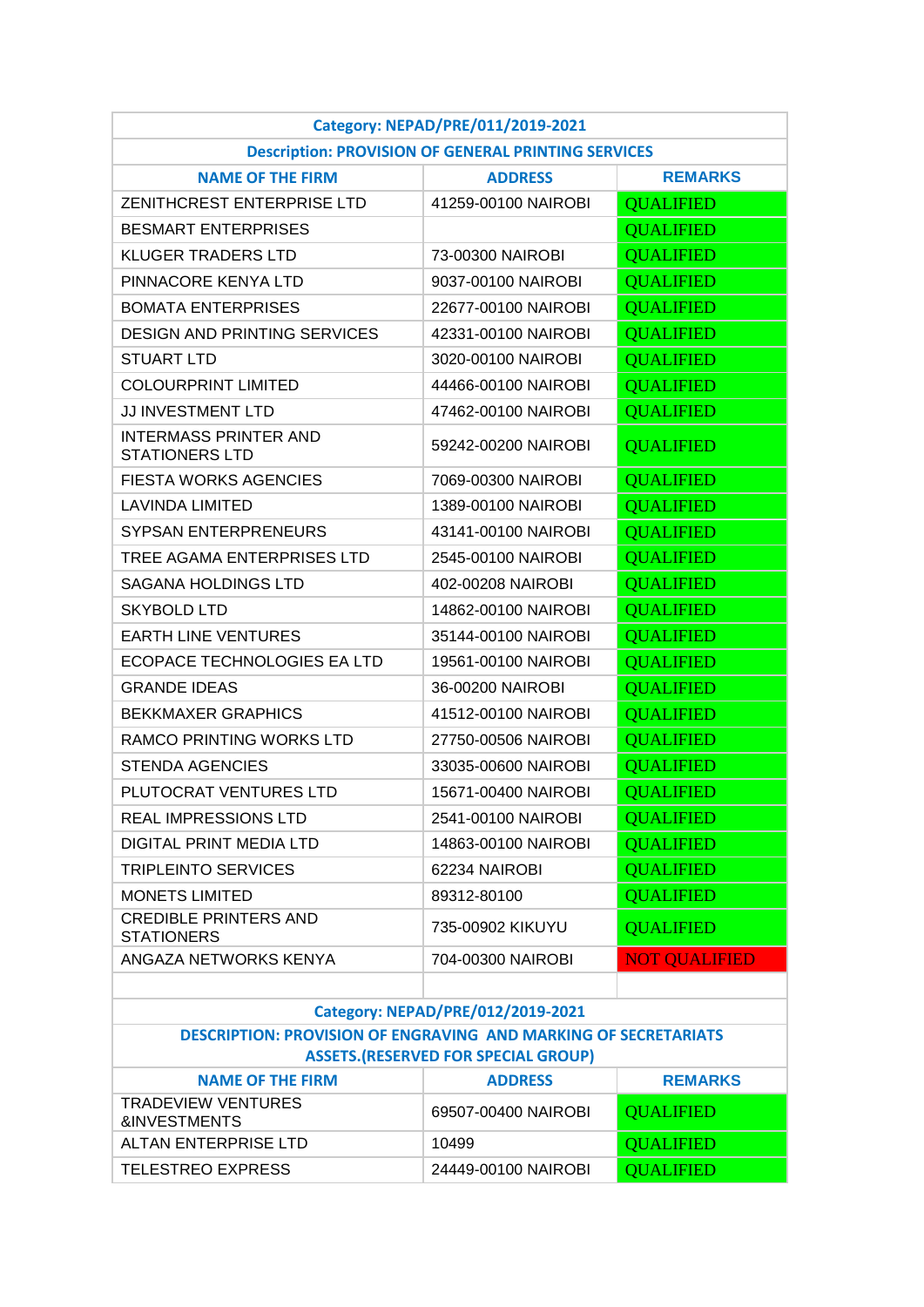| EDIFACE ENTERPRISES LTD    | 74592-00200 NAIROBI | <b>CUALIFIED</b> |
|----------------------------|---------------------|------------------|
| ELIKIMISHA GENERAL SUPPLES | 11231-00400 NAIROBI | <b>CUALIFIED</b> |

| KICUNA ENTERPRISES LTD                                           | 10499-00200 NAIROBI | <b>QUALIFIED</b>     |
|------------------------------------------------------------------|---------------------|----------------------|
| <b>SUDIEL ENTERPRISES</b>                                        | 13079-00400 NAIROBI | <b>QUALIFIED</b>     |
| SAGANA HOLDINGS                                                  | 402-00208 NAIROBI   | <b>QUALIFIED</b>     |
| <b>GOLDEN DISTRIBUTORS</b>                                       | 95993-80106 MKOMANI | <b>QUALIFIED</b>     |
| <b>GIKEI BUSINESS SOLUTIONS</b><br><b>&amp;GENERAL MERCHANTS</b> | 3229-00100 NAIROBI  | <b>QUALIFIED</b>     |
| LAFAME PRODUCTIONS LIMITED                                       | 4278-00200 NAIROBI  | <b>QUALIFIED</b>     |
| <b>MAYPAM ENTERPRISES LIMITED</b>                                | 60277-00200 NAIROBI | <b>QUALIFIED</b>     |
| NDENSY GENERAL SUPPLIES LTD                                      | 21578-00100         | <b>QUALIFIED</b>     |
| <b>VERTEX HERITAGE COMPANY LTD.</b>                              | 48591-00100 NAIROBI | <b>NOT QUALIFIED</b> |
| WISTAL LIMITED                                                   | 3809-00506          | <b>NOT QUALIFIED</b> |
| <b>DOVEDIL LIMITED</b>                                           | 99-01001            | <b>NOT QUALIFIED</b> |
| DIVA ENGINEERING LIMITED                                         | 6449-00300 NAIROBI  | <b>NOT QUALIFIED</b> |
| <b>FERVENT COMMODITIES EAST</b><br>AFRICA                        | 21070-00505 NAIROBI | <b>NOT QUALIFIED</b> |
| <b>AUTOMATIC TRADERS</b>                                         | 47146-00100 NAIROBI | <b>NOT QUALIFIED</b> |
|                                                                  |                     |                      |

### **Category: NEPAD/PRE/013/2019-2021**

## **DESCRIPTION: REPAIR &MAINTENANCE OF ICT EQUIPMENT,SERVERS,DESKTOPS COMPUTERS,LOCAL AREA NETWORK,PRINTERS,UPs etc.**

| <b>NAME OF THE FIRM</b>                           | <b>ADDRESS</b>      | <b>REMARKS</b>   |
|---------------------------------------------------|---------------------|------------------|
| TIMELINE SOLUTIONS LIMITED                        | 2394-00101 NAIROBI  | <b>QUALIFIED</b> |
| DTT TECHNOLOGIES AFRICA LTD                       | 52276-00100 NAIROBI | <b>QUALIFIED</b> |
| AMBAND LTD                                        | 2882-00200 NAIROBI  | <b>QUALIFIED</b> |
| <b>MACHINES TECHNOLOGIES LTD</b>                  | 18655-00500 NAIROBI | <b>QUALIFIED</b> |
| COMPUTER REVOLUTION AFRICA<br><b>GROUP LTD</b>    | 1120-00606          | <b>QUALIFIED</b> |
| INTERMASS TECHNOLOGIES E.A<br><b>LIMITED</b>      | 59242-00200         | <b>QUALIFIED</b> |
| TELECOMMUNICATIONS TODAY<br>LIMITED               | 22104-00400         | <b>QUALIFIED</b> |
| AFFORDABLE COMPUTER SERVICES<br>LTD               | 57957-00200 NAIROBI | <b>QUALIFIED</b> |
| TOTAL SOLUTIONS LTD                               | 43427-00100 NAIROBI | <b>QUALIFIED</b> |
| <b>DIGINITY TRADERS LIMITED</b>                   | 3289-00100 NAIROBI  | <b>QUALIFIED</b> |
| ECOPACE TECHNOLOGIES E.A LTD                      | 19561-00100 NAIROBI | <b>QUALIFIED</b> |
| <b>TECHNOLOGY ASSOCIATES</b>                      | 43457               | <b>QUALIFIED</b> |
| <b>MACKPHILISA COMPUTER SYSTEMS</b><br><b>LTD</b> | 380-00606 NAIROBI   | <b>QUALIFIED</b> |
| <b>MONETS LIMITED</b>                             | 89312-80100 MOMBASA | <b>QUALIFIED</b> |
| <b>EDBEN LIMITED</b>                              | 98736-80100 MOMBASA | <b>QUALIFIED</b> |
| DUNECOM GROUP LIMITED                             | 3323-00100 NAIROBI  | <b>QUALIFIED</b> |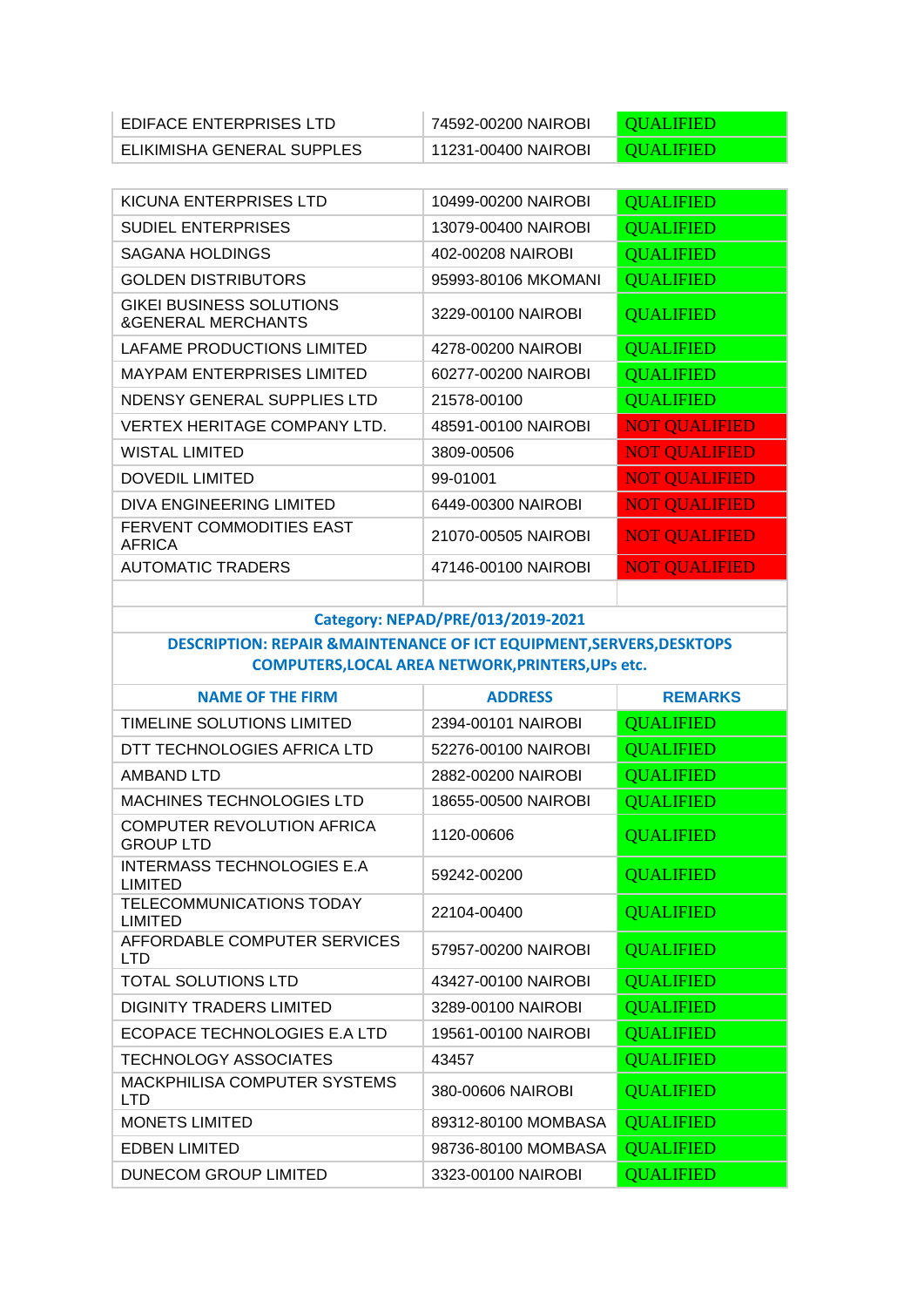| KICUNA ENTERPRISES      | 10499-00200 NAIROBI | <b>ENOT OUALIFIED</b> |
|-------------------------|---------------------|-----------------------|
| VIBRANT MAN E.A LIMITED | 5818-00100 NAIROBI  | NOT OUALIFIED         |

| Category: NEPAD/PRE/014/2019-2021                                                                                                                              |                       |                      |
|----------------------------------------------------------------------------------------------------------------------------------------------------------------|-----------------------|----------------------|
| <b>Description: PROVISION OF CLEANING SERVICES FOR CURTAINS, CARPETS</b><br>SOFA SETS AND OTHER RELATED UPHOLSTERY(RESERVED FOR<br><b>DISADVANTAGED GROUP)</b> |                       |                      |
| <b>NAME OF THE FIRM</b>                                                                                                                                        | <b>ADDRESS</b>        | <b>REMARKS</b>       |
| <b>DORLIAN ENTERPRISES LTD</b>                                                                                                                                 | 3468-00200 NAIROBI    | <b>QUALIFIED</b>     |
| PIECES COLLECTION LIMITED                                                                                                                                      | 16929-00100 NAIROBI   | <b>QUALIFIED</b>     |
| <b>DOVEDIL LIMITED</b>                                                                                                                                         | 399-01001 JUJA        | <b>QUALIFIED</b>     |
| HARVEST CLEANING SERVICES LTD                                                                                                                                  | 50290-00100 NAIROBI   | <b>QUALIFIED</b>     |
| THE BRATY ENTERPRISES LTD                                                                                                                                      | 426-00505 NAIROBI     | <b>QUALIFIED</b>     |
| <b>KYBOMA ENTERPRISES</b>                                                                                                                                      | 0772591388/0727545089 | <b>QUALIFIED</b>     |
| <b>WELBES INVESTIMENTS LTD</b>                                                                                                                                 | 132-00202 NAIROBI     | <b>QUALIFIED</b>     |
| <b>VERTEX HERITAGE COMPANY LTD</b>                                                                                                                             | 48591-00100 NAIROBI   | <b>QUALIFIED</b>     |
| STETRIZ INTERNATIONAL                                                                                                                                          | 439-00902 KIKUYU      | <b>QUALIFIED</b>     |
| <b>BRIGHTER DAY UNIFORMS</b>                                                                                                                                   | 7343-00300 NAIROBI    | <b>QUALIFIED</b>     |
| <b>MONETS LIMITED</b>                                                                                                                                          | 89312-80100 MOMBASA   | <b>QUALIFIED</b>     |
| <b>EDBEN LIMITED</b>                                                                                                                                           | 98736-80100 MOMBASA   | <b>QUALIFIED</b>     |
| CITADEL COMPANY                                                                                                                                                | 51717-00200 NAIROBI   | <b>QUALIFIED</b>     |
| <b>JANZIK ENTERPRISES</b>                                                                                                                                      | 73645-00200 NAIROBI   | <b>QUALIFIED</b>     |
| <b>PIT ENTERPRISES</b>                                                                                                                                         | 70645-00400 NAIROBI   | <b>NOT QUALIFIED</b> |
| <b>WISTAL LIMITED</b>                                                                                                                                          | 3809-00506 NAIROBI    | <b>NOT QUALIFIED</b> |
| <b>AUTOMATIC TRADERS</b>                                                                                                                                       | 47146-00100 NAIROBI   | <b>NOT QUALIFIED</b> |
| <b>CELINICE ENTERPRISES</b>                                                                                                                                    | 9626-00200 NAIROBI    | <b>NOT QUALIFIED</b> |
| EUJAKA ENTERPRISES                                                                                                                                             | 37187-00200 NAIROBI   | <b>NOT QUALIFIED</b> |
| <b>MAYPAM ENTERPRISES LIMITED</b>                                                                                                                              | 60227-00200 NAIROBI   | <b>NOT QUALIFIED</b> |
|                                                                                                                                                                |                       |                      |

### **CATEGORY NO: NEPAD/PRE/015/2019-2021**

## **DESCRIPTION: PROVISION OF CLEANING SERVICES**

| <b>NAME OF THE FIRM</b>                                   | <b>ADDRESS</b>      | <b>REMARKS</b>   |
|-----------------------------------------------------------|---------------------|------------------|
| <b>MAUNA EAST AFRICA CLEANING</b><br><b>SERVICES</b>      | 1387-00100 NAIROBI  | <b>QUALIFIED</b> |
| <b>KCOMS CONTRACTORS</b>                                  | 394 NYAMIRA         | <b>QUALIFIED</b> |
| <b>JUMUGO PROPERTIES &amp; GENERAL</b><br><b>SERVICES</b> | 77235-00611 NAIROBI | <b>QUALIFIED</b> |
| HARVEST CLEANING SEERVICES                                | 50290-00100 NRB     | <b>QUALIFIED</b> |
| THE BRATY ENTERPRISE LTD                                  | 426-00507 NAIROBI   | <b>QUALIFIED</b> |
| <b>WELBES INVESTMENTS LTD</b>                             | 132-00202 NAIROBI   | <b>QUALIFIED</b> |
| CANDY & CANDY CLEAN SERVICES                              | 10920-00400 NRB     | <b>QUALIFIED</b> |
| <b>BEK SUPPLIERS LTD</b>                                  | 99826-80107 MSA     | <b>QUALIFIED</b> |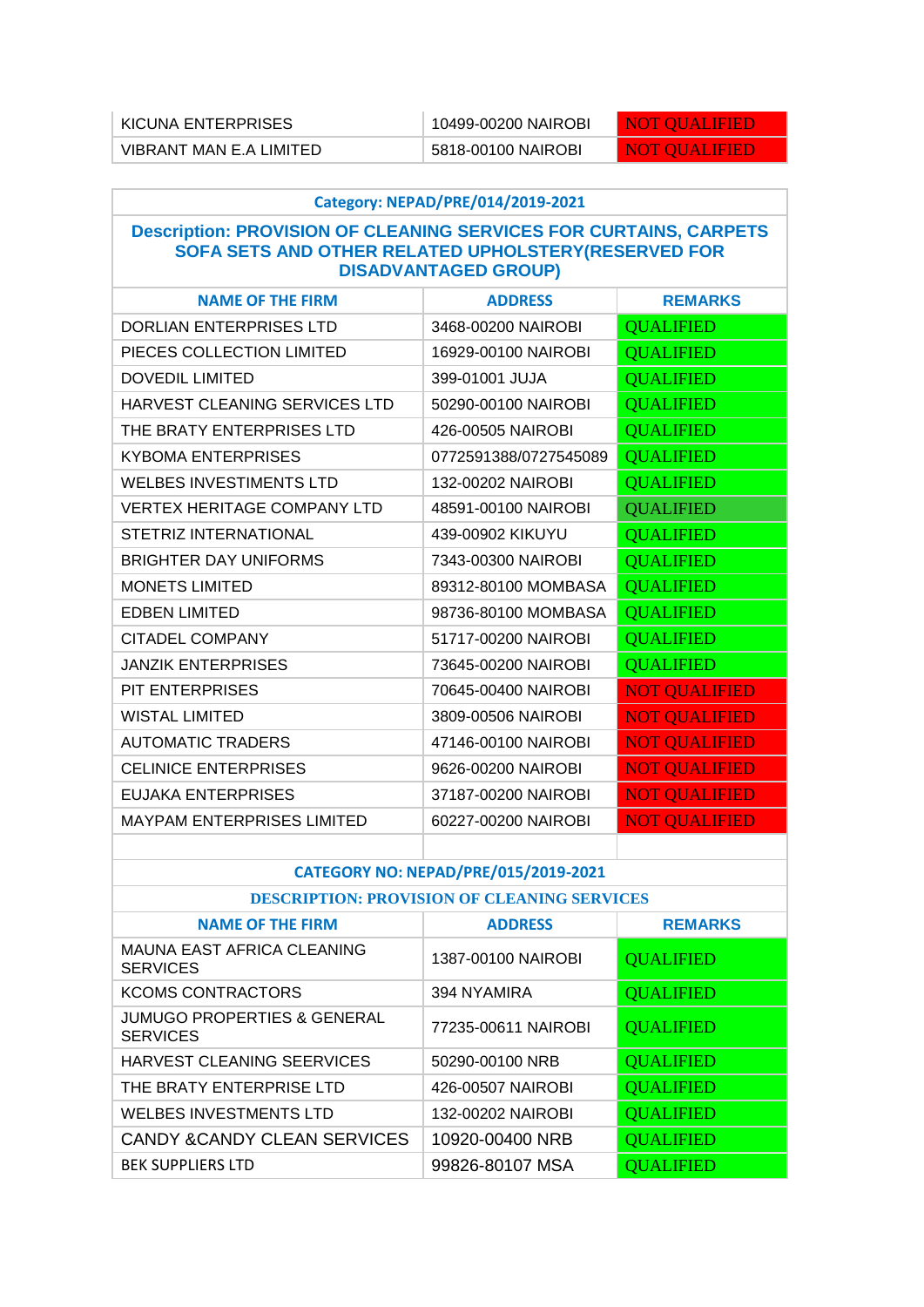| ONE WAY CLEANING SERVICES                                                                                           | 59540-00200 NAIROBI               | <b>QUALIFIED</b> |
|---------------------------------------------------------------------------------------------------------------------|-----------------------------------|------------------|
| PROFESSIONAL CLEAN CARE                                                                                             | 61725-00200 NAIROBI               | <b>QUALIFIED</b> |
| ALLTERRAIN SERVICES KENYA LTD TA<br><b>TSEBO FACILITY SOLUTIONS</b>                                                 | 9555-00100 NAIROBI                | <b>QUALIFIED</b> |
| STETRIZ INTERNATIONAL                                                                                               | 439-00902 NAIROBI                 | <b>QUALIFIED</b> |
| <b>SHALOM LOGISTICS</b>                                                                                             | 3229-00100 NAIROBI                | <b>QUALIFIED</b> |
| <b>MONETS LIMITED</b>                                                                                               | 89312-80100 MSA                   | <b>QUALIFIED</b> |
|                                                                                                                     |                                   |                  |
|                                                                                                                     | Category: NEPAD/PRE/016/2019-2021 |                  |
| <b>DESCRIPTION: REPAIR, MAINTENANCE &amp; SERVICING OF MOTORVEHICLES</b>                                            |                                   |                  |
| <b>NAME OF THE FIRM</b>                                                                                             | <b>ADDRESS</b>                    | <b>REMARKS</b>   |
| PEWIN MOTORS LTD                                                                                                    | 61555-00200                       | <b>QUALIFIED</b> |
| <b>FRATECH MOTORS LTD</b>                                                                                           | 59242-00200 NAIROBI               | <b>QUALIFIED</b> |
|                                                                                                                     |                                   |                  |
|                                                                                                                     | Category: NEPAD/PRE/017/2019-2021 |                  |
| <b>Description: Provision of Pest Control and Fumigation Services (RESERVED FOR</b><br><b>DISADVANTAGED GROUP)</b>  |                                   |                  |
| <b>NAME OF THE FIRM</b>                                                                                             | <b>ADDRESS</b>                    | <b>REMARKS</b>   |
| SWIFTWILL FUMIGATION LTD                                                                                            | 102070-00101                      | <b>QUALIFIED</b> |
| <b>TRADEVIEW VENTURES &amp;</b><br><b>INVESTMENTS</b>                                                               | 69507-00400 NAIROBI               | <b>QUALIFIED</b> |
| <b>MALIA GENERAL SUPPLIERS</b>                                                                                      | 9410-00200 NAIROBI                | <b>QUALIFIED</b> |
| MAUNA EASTAFRICA CLEANING<br><b>SERVICES</b>                                                                        | 1387-00100 NAIROBI                | <b>QUALIFIED</b> |
| <b>MAXIMA EXPONENTIAL ENTERPRISES</b>                                                                               | 4537-00100                        | <b>QUALIFIED</b> |
| <b>TELESTREO EXPRESS</b>                                                                                            | 2449-000100 NAIROBI               | <b>QUALIFIED</b> |
| <b>WELBES INVESTMENT</b>                                                                                            | 132-00200 NAIROBI                 | <b>QUALIFIED</b> |
| NAIRONJO INVESTMENT LIMITED                                                                                         | 59002-00200 NAIROBI               | <b>QUALIFIED</b> |
| PRECISION POINT VENTURES                                                                                            | 4806-00506 NAIROBI                | <b>QUALIFIED</b> |
| <b>FREECA VENTURES LTD</b>                                                                                          | 307-00502 NAIROBI                 | <b>QUALIFIED</b> |
| ONE WAY SERVICES LTD                                                                                                | 59540-00200 NAIROBI               | <b>QUALIFIED</b> |
| <b>INTERGENAL TEC SUPPLIES</b>                                                                                      | 47146-00100 NAIROBI               | <b>QUALIFIED</b> |
| <b>GOLDPAL ENTERPRISES</b>                                                                                          | 6281-00200 NAIROBI                | <b>QUALIFIED</b> |
| <b>GREENSHAMROCK LIMITED</b>                                                                                        | 20828-00100                       | <b>QUALIFIED</b> |
| <b>MONETS LIMITED</b>                                                                                               | 89312-80100                       | <b>QUALIFIED</b> |
| <b>EDBEN LTD</b>                                                                                                    | 98736-80100                       | <b>QUALIFIED</b> |
|                                                                                                                     |                                   |                  |
| Category: NEPAD/PRE/018/2019-2021                                                                                   |                                   |                  |
| <b>Description: REPAIR, SERVICE &amp; MAINTENANCE OF PHOTOCOPIES &amp; OTHER RELATED OFFICE</b><br><b>EQUIPMENT</b> |                                   |                  |
| <b>NAME OF THE FIRM</b>                                                                                             | <b>ADDRESS</b>                    | <b>REMARKS</b>   |
| PRIMETEC SYSTEMS AND SUPPLIES<br><b>LTD</b>                                                                         | 8494-00300                        | <b>QUALIFIED</b> |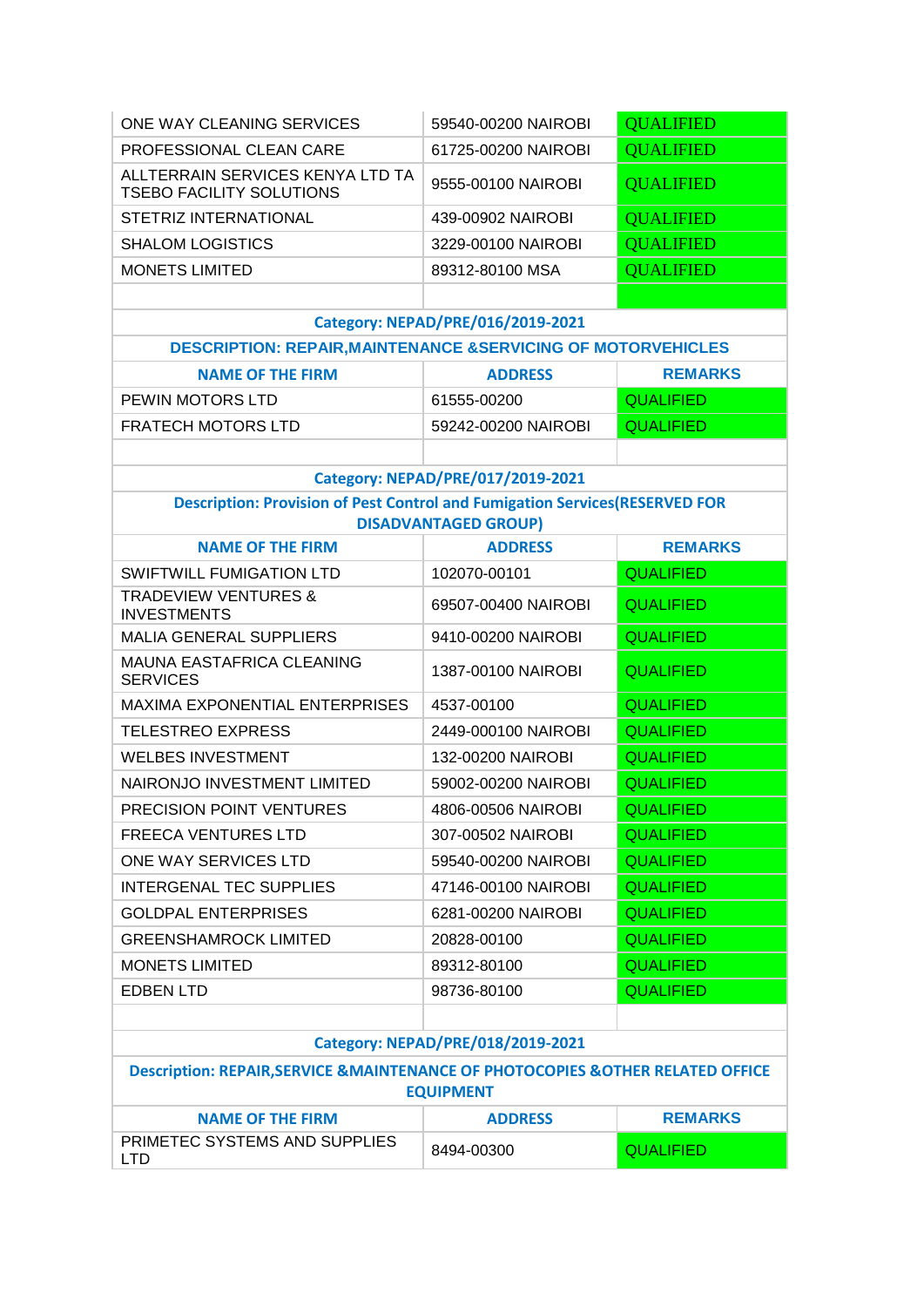| <b>COPIERFORCE KENYA LTD</b>                                                                                   | 14777-00800                                        | <b>QUALIFIED</b> |
|----------------------------------------------------------------------------------------------------------------|----------------------------------------------------|------------------|
| <b>INTERNET SOLUTIONS</b>                                                                                      | 43588-00100                                        | <b>QUALIFIED</b> |
|                                                                                                                |                                                    |                  |
|                                                                                                                | Category: NEPAD/PRE/019-2019-2021                  |                  |
| <b>Description: REPAIR AND MAINTANANCE OF CCTV, AIR CONDITIONER AND</b>                                        | <b>ACCESS CONTROL EQUIPMENT</b>                    |                  |
| <b>NAME OF THE FIRM</b>                                                                                        | <b>ADDRESS</b>                                     | <b>REMARKS</b>   |
| SECUREX AGENCIES (KENYA) LIMITED                                                                               | 48399-00100 NAIROBI                                | <b>QUALIFIED</b> |
| PRIMETIC SYSTEMS AND SUPPLIES<br><b>LTD</b>                                                                    | 8494-00300 NAIROBI                                 | <b>QUALIFIED</b> |
| <b>GEFF REFRIGERATION LTD</b>                                                                                  | 40359-                                             | <b>QUALIFIED</b> |
| SAFES & OFFICE SECURITY SYSTEMS<br><b>LTD</b>                                                                  | 5269-00506 NAIROBI                                 | <b>QUALIFIED</b> |
| <b>SAMJAR LIMITED</b>                                                                                          | 52489-00200                                        | <b>QUALIFIED</b> |
| <b>INTERMASS TECHNOLOGIES EA LTD</b>                                                                           | 59242-00200 NAIROBI                                | <b>QUALIFIED</b> |
| <b>CARELECT ENTERPRISE</b>                                                                                     | 44934-00100                                        | <b>QUALIFIED</b> |
| LED POWER TECHNOLOGIES E.A K<br><b>LTD</b>                                                                     | 63440-00619 NAIROBI                                | <b>QUALIFIED</b> |
| <b>WILMARK ENGINEERING SERVICES</b><br><b>LTD</b>                                                              | 42822-00100 NAIROBI                                | <b>QUALIFIED</b> |
| SAAVA ENGINEERING LIMITED                                                                                      | 10844-00100 NAIROBI                                | <b>QUALIFIED</b> |
| PROCOOLERS ENGINEERING<br><b>SOLUTIONS</b>                                                                     | 104-00100 NAIROBI                                  | <b>QUALIFIED</b> |
| ELECTSEC INTERGRATED.                                                                                          | 106345-00101 NAIROBI                               | <b>QUALIFIED</b> |
| <b>TELEDATA TECHNOLOGIES</b>                                                                                   | 40826-00100 NAIROBI                                | <b>QUALIFIED</b> |
|                                                                                                                |                                                    |                  |
| Category: NEPAD/PRE/020 2019-2021                                                                              |                                                    |                  |
|                                                                                                                | <b>Description: PROVISION OF INTERNET SERVICES</b> |                  |
| <b>NAME OF THE FIRM</b>                                                                                        | <b>ADDRESS</b>                                     | <b>REMARKS</b>   |
| TELKOM KENYA LTD                                                                                               | 30301-00100 NAIROBI                                | <b>QUALIFIED</b> |
| <b>LIQUID TELECOMMUNICATIONS</b>                                                                               | 62499-00200 NAIROBI                                | <b>QUALIFIED</b> |
| <b>INTERNET SOLUTIONS</b>                                                                                      | 43588-00100                                        | <b>QUALIFIED</b> |
|                                                                                                                |                                                    |                  |
|                                                                                                                | CATEGORY: NEPAD/PRE/ 021/2019-2021                 |                  |
| <b>DESCRIPTION: PROVISION OF TRANSPORT/CAR HIRE SERVICES (TOUR VANS, SALON CARS, 4-</b><br><b>WHEEL DRIVE)</b> |                                                    |                  |
| <b>NAME OF THE FIRM</b>                                                                                        | <b>ADDRESS</b>                                     | <b>REMARKS</b>   |
| <b>PRIMATE TOURS LIMITED</b>                                                                                   | 18490-00100                                        | <b>QUALIFIED</b> |
| UNICORN RENT A CAR LTD                                                                                         | 40105-00100                                        | <b>QUALIFIED</b> |
| <b>JIMCAB SERVICES LIMITED</b>                                                                                 | 759-00621                                          | <b>QUALIFIED</b> |
| ERGO CAR HIRE AND LEASING<br><b>SERVICES LTD</b>                                                               | 15983-00100                                        | <b>QUALIFIED</b> |
| SUPERIOR TOURS & TRAVEL LIMITED                                                                                | 12769-00400                                        | <b>QUALIFIED</b> |
| EVENT GURU SOLUTIONS LIMITED                                                                                   | 11311-00600                                        | <b>QUALIFIED</b> |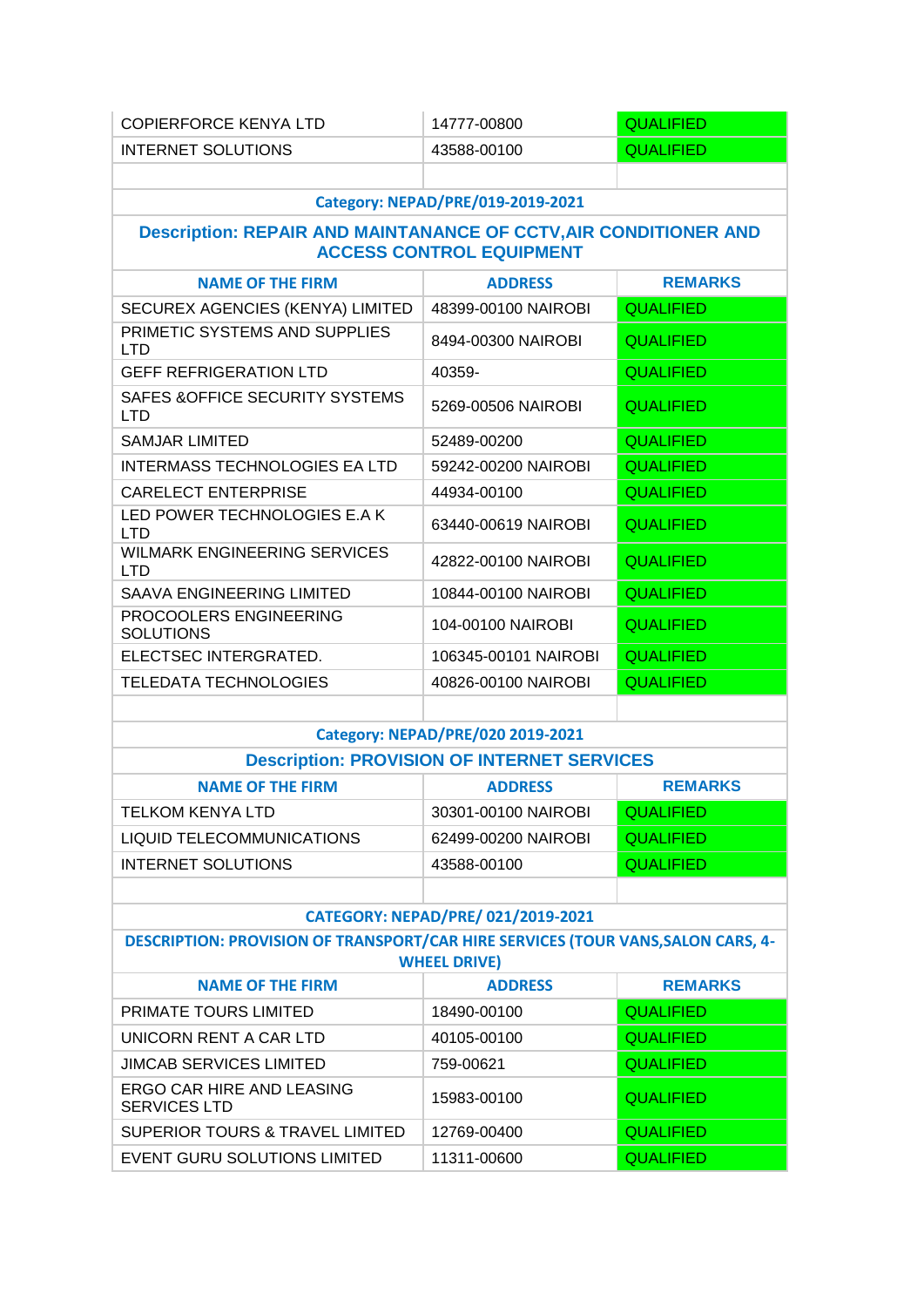| OCEANSTRECTH TRANSPORTERS<br><b>LTD</b>                                       | 21870-00100                                                  | <b>QUALIFIED</b>                   |
|-------------------------------------------------------------------------------|--------------------------------------------------------------|------------------------------------|
| <b>AUTOSCOPE MOTOR ASSESSORS &amp;</b><br><b>VALUERS LTD</b>                  | 18196-00100                                                  | <b>QUALIFIED</b>                   |
| <b>CUPSTONE TRAVEL LIMITED</b>                                                | 46322-00100                                                  | <b>QUALIFIED</b>                   |
| TRIPSTART ASSOCIATES LIMITED                                                  | 7681-00200                                                   | <b>QUALIFIED</b>                   |
|                                                                               |                                                              |                                    |
|                                                                               | Category: NEPAD/PRE/022/2019-2021                            |                                    |
| <b>Description: PROVISION OF HOSPITALITY SERVICES(HOTEL ACCOMMODATION AND</b> | <b>CONFERENCE FACILITIES)</b>                                |                                    |
| <b>NAME OF THE FIRM</b>                                                       | <b>ADDRESS</b>                                               | <b>REMARKS</b>                     |
| TRIBE HOTEL LIMITED                                                           | 1333-00621                                                   | <b>QUALIFIED</b>                   |
| INTERLAND LTD T/A SILVER PALM SPA<br>&RESORT                                  | 41247-80100                                                  | <b>QUALIFIED</b>                   |
| S.S HOTELS LTD T/A ROYAL COURT<br><b>HOTEL</b>                                | 41247-80100                                                  | <b>QUALIFIED</b>                   |
| CHINA ZHONG TIAN INVESTMENT LTD                                               | 41768-00100                                                  | <b>QUALIFIED</b>                   |
| <b>FAIRVIEW HOTEL</b>                                                         | 40842-00100                                                  | <b>QUALIFIED</b>                   |
| AFROCITY TOBACCO DISTRIBUTORS<br><b>LTD/SILVER SPRINGS HTL</b>                | 61362-00200                                                  | <b>QUALIFIED</b>                   |
| <b>MELILI HOTEL</b>                                                           | 48532-00100                                                  | <b>QUALIFIED</b>                   |
| TRIBE HOTEL LTD T/A TRADEMARK<br><b>HTL</b>                                   | 1333-00621                                                   | <b>QUALIFIED</b>                   |
|                                                                               |                                                              |                                    |
|                                                                               | Category: NEPAD/PRE/023-2019-2021                            |                                    |
| <b>Description: PROVISION OF TRANSLATION AND INTERPRETATION SERVICES</b>      |                                                              |                                    |
| <b>NAME OF THE FIRM</b>                                                       | <b>ADDRESS</b>                                               | <b>REMARKS</b>                     |
| <b>TAMARIND TRANSLATIONS</b>                                                  | 28199-00200 NAIROBI                                          | <b>QUALIFIED</b>                   |
|                                                                               |                                                              |                                    |
|                                                                               | Category: NEPAD/PRE/024/2019-2021                            |                                    |
|                                                                               | <b>Description: Supply &amp;maintenance of indoor plants</b> |                                    |
| <b>NAME OF THE FIRM</b>                                                       | <b>ADDRESS</b>                                               | <b>REMARKS</b>                     |
| <b>DUOSHINE SUPPLIES</b>                                                      | 61257-00100 NAIROBI                                          | <b>QUALIFIED</b>                   |
|                                                                               |                                                              |                                    |
|                                                                               | Category: NEPAD/PRE/025-2019-2021                            |                                    |
| <b>Description: PROVISION OF COURIER SERVICES/MAIL SERVICES</b>               |                                                              |                                    |
| <b>NAME OF THE FIRM</b><br><b>HALCON EXPRESS</b>                              | <b>ADDRESS</b>                                               | <b>REMARKS</b>                     |
|                                                                               |                                                              |                                    |
|                                                                               | 61648-00200                                                  | <b>QUALIFIED</b>                   |
|                                                                               |                                                              |                                    |
|                                                                               | Category: NEPAD/PRE/026/2019-2021                            |                                    |
| <b>Description: PROVISION OF ASSET BRADING &amp;CODING SERVICES</b>           |                                                              |                                    |
| <b>NAME OF THE FIRM</b><br>HORRIZON BUSINESS SOLUTION                         | <b>ADDRESS</b><br>194-00100 NAIROBI                          | <b>REMARKS</b><br><b>QUALIFIED</b> |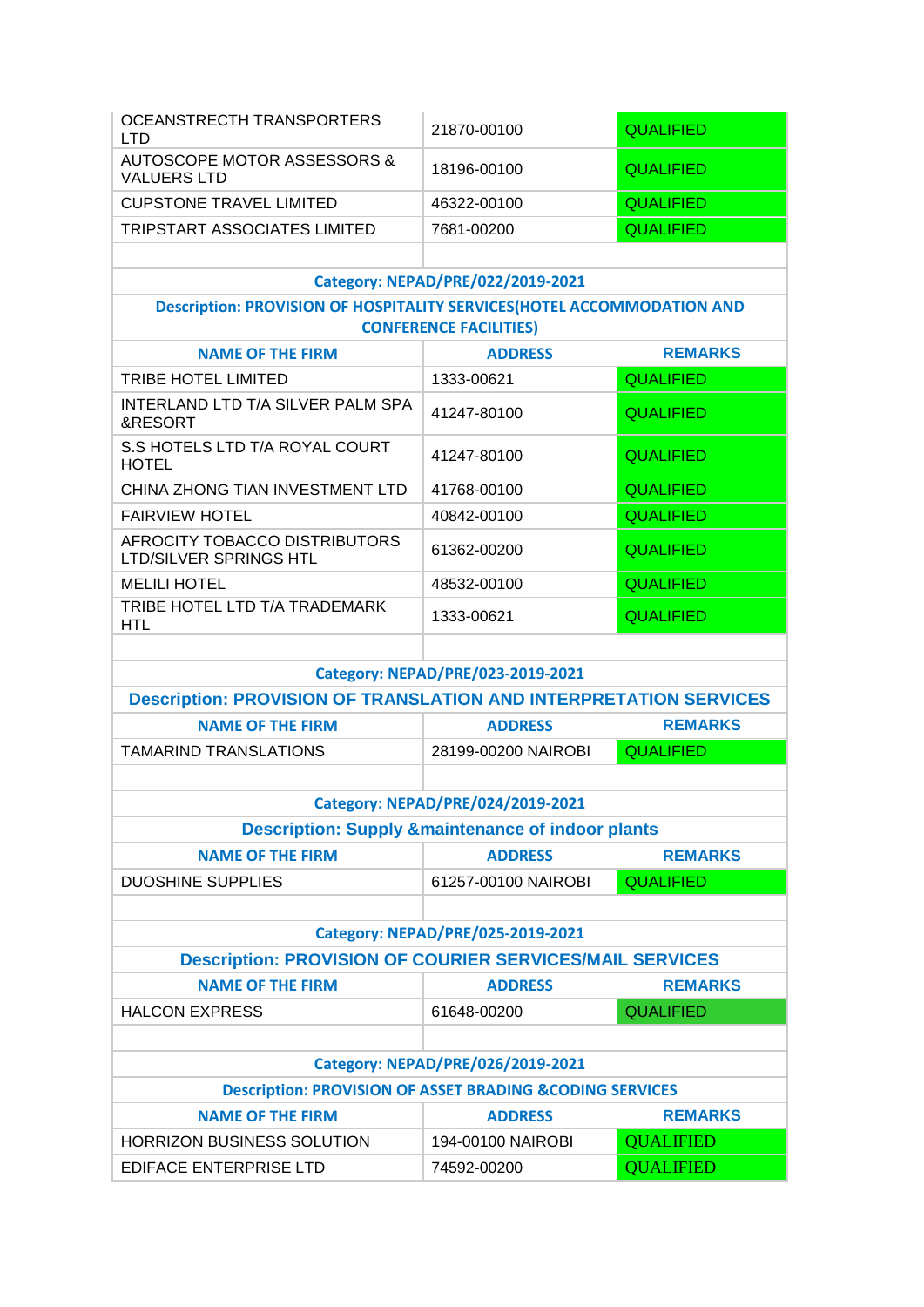| <b>TELESTREO EXPRESS</b>                                                                                             | 2449-00100                        | <b>QUALIFIED</b>     |
|----------------------------------------------------------------------------------------------------------------------|-----------------------------------|----------------------|
| <b>INTERMASS STATIONERS &amp;PRINTERS</b><br><b>LTD</b>                                                              | 59242-00200                       | <b>QUALIFIED</b>     |
| <b>DIVERSE LINKS ENTERPRISES</b>                                                                                     | 54847-00200 NAIROBI               | <b>QUALIFIED</b>     |
|                                                                                                                      |                                   |                      |
|                                                                                                                      | Category: NEPAD/PRE/027/2019-2021 |                      |
| <b>Description: PROVISION OF DOCUMENTARY PRODUCTION, VIDEOGRAPHY AND</b>                                             | <b>PHOTOGRAPHY</b>                |                      |
| <b>NAME OF THE FIRM</b>                                                                                              | <b>ADDRESS</b>                    | <b>REMARKS</b>       |
| <b>GOLDEN DISTRIBUTORS</b>                                                                                           | 95993-80106 NAIROBI               | <b>QUALIFIED</b>     |
| UNILIGHT MEDIA LTD                                                                                                   | 161-30400 ELDORET                 | <b>QUALIFIED</b>     |
| <b>TRENDLINE NETWORK LIMITED</b>                                                                                     | 45128                             | <b>NOT QUALIFIED</b> |
| CONTENT HOUSE EDUCATIONAL<br><b>TRUST</b>                                                                            | 7637-00100 NAIROBI                | <b>NOT QUALIFIED</b> |
|                                                                                                                      |                                   |                      |
|                                                                                                                      | Category: NEPAD/PRE/028/2019-2021 |                      |
| <b>DESCRIPTION: PROVISION OF EVENT MANAGEMENT CONSULTANCY SERVICES. (RESERVED</b><br><b>FOR DISADVANTAGED GROUP)</b> |                                   |                      |
| <b>NAME OF THE FIRM</b>                                                                                              | <b>ADDRESS</b>                    | <b>REMARKS</b>       |
| EFTOKIA INTERNATIONAL                                                                                                | 439-00902                         | <b>QUALIFIED</b>     |
| DEVOTRACK CONSULTANCY LTD                                                                                            | 1197-30300                        | <b>QUALIFIED</b>     |
| <b>VERTEX HERITAGE COMPANY LTD</b>                                                                                   | 4859-00100                        | <b>QUALIFIED</b>     |
| <b>TOPSCALE ENTERPRISE</b>                                                                                           | 65539-00607                       | <b>QUALIFIED</b>     |
| LEILANI VENTURES GROUP LTD                                                                                           | 37219-00100                       | <b>QUALIFIED</b>     |
| <b>NORANATE SOLUTIONS</b>                                                                                            | 2194-60100                        | <b>QUALIFIED</b>     |
| FERVENT COMMODITIES EAST<br><b>AFRICA</b>                                                                            | 21070-00505                       | <b>QUALIFIED</b>     |
| DIGITAL BARBERZ ENTERPRISES                                                                                          | 559-01020                         | <b>QUALIFIED</b>     |
| <b>GREEN SHAMROCK LTD</b>                                                                                            | 20828-00100                       | <b>NOT QUALIFIED</b> |
| PRECISION POINT VENTURES                                                                                             | 4805-00506                        | <b>NOT QUALIFIED</b> |
| <b>INTERGENAL TECH SUPPLIES</b>                                                                                      | 47146-00100                       | <b>NOT QUALIFIED</b> |
| EVENT GURU SOLUTIONS LTD                                                                                             | 11311-00600                       | <b>NOT QUALIFIED</b> |
| <b>MELIKEBO ENTERPRISES</b>                                                                                          | 24676-00100                       | <b>NOT QUALIFIED</b> |
|                                                                                                                      |                                   |                      |
|                                                                                                                      | Category: NEPAD/PRE/029 2019-2021 |                      |
| <b>Description: PROVISION OF PUBLIC RELATION AND BRANDING</b>                                                        |                                   |                      |
| <b>NAME OF THE FIRM</b>                                                                                              | <b>ADDRESS</b>                    | <b>REMARKS</b>       |
| MEDIAEDGE INTERACTIVE LTD                                                                                            | 30807-00101 NAIROBI               | <b>QUALIFIED</b>     |
| <b>TOPCREME MARKETING</b>                                                                                            | 9097-00100 NAIROBI                | <b>QUALIFIED</b>     |
| <b>GDA</b>                                                                                                           | 63657-00619                       | <b>QUALIFIED</b>     |
| <b>GOLDEN DISTRIBUTORS</b>                                                                                           | 95993-80106 MOMBASA               | <b>QUALIFIED</b>     |
| <b>IMPACT AFRICA</b>                                                                                                 | 13776-00800                       | <b>QUALIFIED</b>     |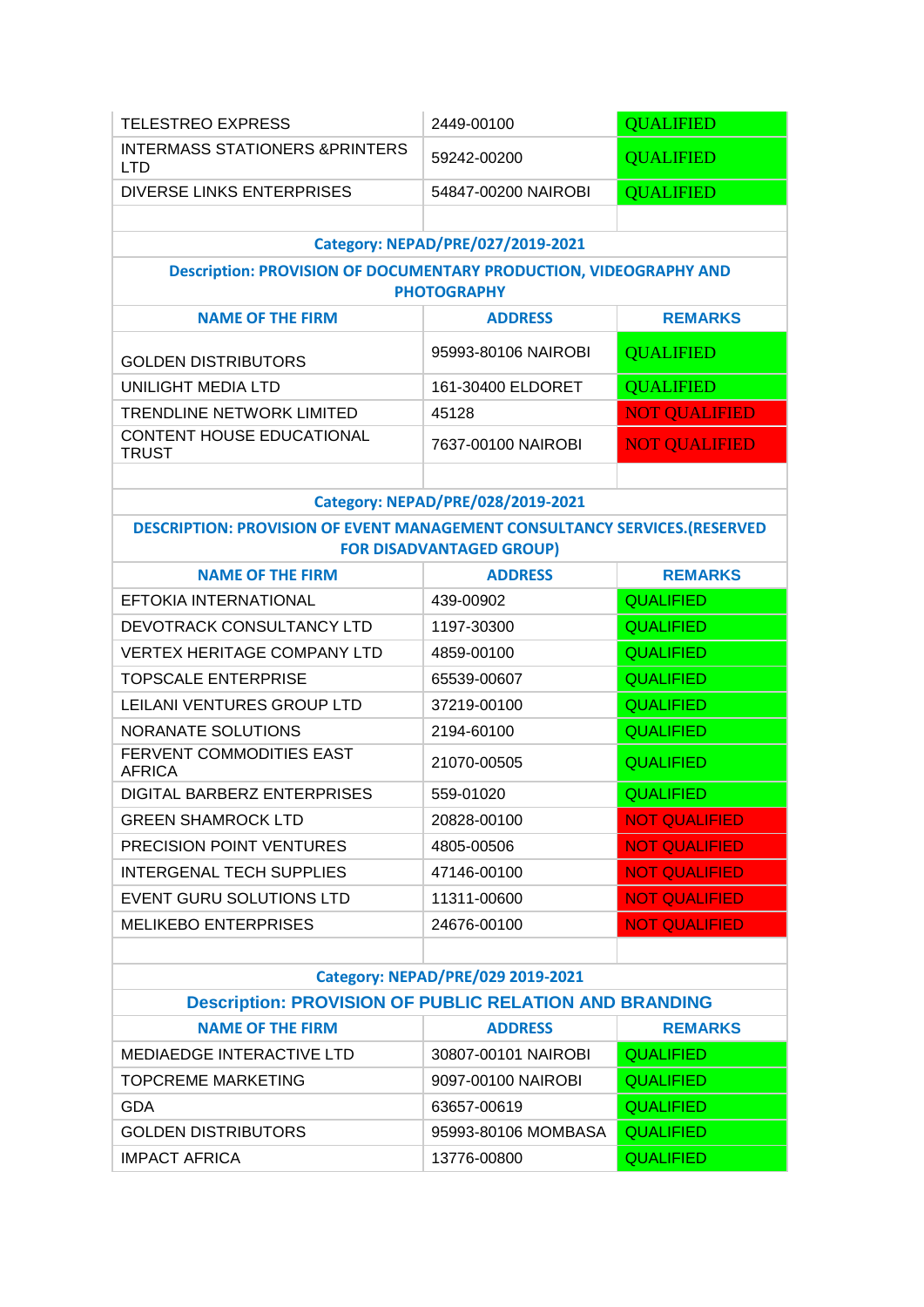| <b>MEDIA FAST LTD</b>                                                                                                                                                        | 9057-NAIROBI                      | <b>QUALIFIED</b>     |
|------------------------------------------------------------------------------------------------------------------------------------------------------------------------------|-----------------------------------|----------------------|
| <b>SASA MEDIA SERVICES LTD</b>                                                                                                                                               | 19-00100 NAIROBI                  | <b>QUALIFIED</b>     |
|                                                                                                                                                                              |                                   |                      |
|                                                                                                                                                                              | Category: NEPAD/PRE/030/2019-2021 |                      |
| <b>Description: CONSULTANCY ON CUSTOMER SATISFACTION</b><br>SURVEYS, EMPLOYEE SATISFACTION, ISO, WORK ENVIRONMENT, TRAINING<br><b>NEEDS ASSESSMENT &amp;BASELINE SURVEYS</b> |                                   |                      |
| <b>NAME OF THE FIRM</b>                                                                                                                                                      | <b>ADDRESS</b>                    | <b>REMARKS</b>       |
| MILLENIUM MANAGEMENT<br><b>CONSULTANTS</b>                                                                                                                                   | 44569-00100 NAIROBI               | <b>QUALIFIED</b>     |
| STRATEGIC PUBLIC RELATIONS AND<br><b>RESEARCH</b>                                                                                                                            | 7201-00100                        | <b>QUALIFIED</b>     |
| <b>CAPITAL STRATEGIES KENYA LTD</b>                                                                                                                                          | 7496-00100 NAIROBI                | <b>QUALIFIED</b>     |
| <b>CPHRM GROUP LIMITED</b>                                                                                                                                                   | 19607-00200 NAIROBI               | <b>QUALIFIED</b>     |
| <b>HEALTH AND ECONOMICS</b><br>DEVELOPMENT CONSULTANTS                                                                                                                       | 54250-00200 NAIROBI               | <b>QUALIFIED</b>     |
| <b>INTERNATIONAL SUPPLY CHAIN</b><br><b>SOLUTIONS LTD</b>                                                                                                                    | 7041-00200 NAIROBI                | <b>QUALIFIED</b>     |
| SENTINEL AFRICA CONSULTING<br><b>LIMITED</b>                                                                                                                                 | 39681-00623                       | <b>QUALIFIED</b>     |
| <b>IMAGE HORIZON ENTERPRISE</b><br><b>LIMITED</b>                                                                                                                            | 26854-00100                       | <b>QUALIFIED</b>     |
| <b>VAS CONSULTANTS LTD</b>                                                                                                                                                   | 891-00606                         | <b>QUALIFIED</b>     |
| <b>HORIZON BUSINESS SOLUTIONS</b>                                                                                                                                            | 1947-00100                        | <b>QUALIFIED</b>     |
| <b>GLOBAL TRAININING INSTITUTE</b>                                                                                                                                           | 6223-00200                        | <b>QUALIFIED</b>     |
| <b>FUTURISTIC LIMITED</b>                                                                                                                                                    | 19435-00100                       | <b>QUALIFIED</b>     |
| PAN AFRICAN RESEARCH SERVICES<br><b>LTD</b>                                                                                                                                  | 66765-00800                       | <b>QUALIFIED</b>     |
| <b>GOLDEN DISTIBUTORS</b>                                                                                                                                                    | 95993-80106                       | <b>QUALIFIED</b>     |
| KIMSTAT MARKETING INTELIGENCE<br>AND STATISTICAL CONSULTANTS LTD                                                                                                             | 61603-00200                       | <b>NOT QUALIFIED</b> |

# **Category: NEPAD/PRE/031/2019-2021**

## **Description: PROVISION OF TRAINING AND CAPACITY BULDING SERVICES**

| <b>NAME OF THE FIRM</b>                    | <b>ADDRESS</b>      | <b>REMARKS</b>   |
|--------------------------------------------|---------------------|------------------|
| HORRIZON BUSINESS SOLUTIONS                | 1947-00100 NAIROBI  | <b>QUALIFIED</b> |
| CAPITAL STRATEGIES K LTD                   | 7496-00100 NAIROBI  | <b>QUALIFIED</b> |
| <b>GLOBAL TRAINING INSTITUTE</b>           | 6223-00200 NAIROBI  | <b>QUALIFIED</b> |
| DGMB TRAINING SOLUTIONS                    | 20123-00200 NAIROBI | <b>QUALIFIED</b> |
| <b>GASP MANAGEMENT INSTITUTE LTD</b>       | 12903-00400 NAIROBI | <b>QUALIFIED</b> |
| MILLENIUM MANAGEMENT<br><b>CONSULTANTS</b> | 44569-00100 NAIROBI | <b>QUALIFIED</b> |
| SENTINEL CONSULTING LTD                    | 39681-00623         | <b>QUALIFIED</b> |
| <b>CENTUM LEARNING</b>                     | 73146-00200 NAIROBI | <b>QUALIFIED</b> |
| WMG MANAGEMENT CONSULTANTS<br>LTD          | 47988-00100 NAIROBI | <b>QUALIFIED</b> |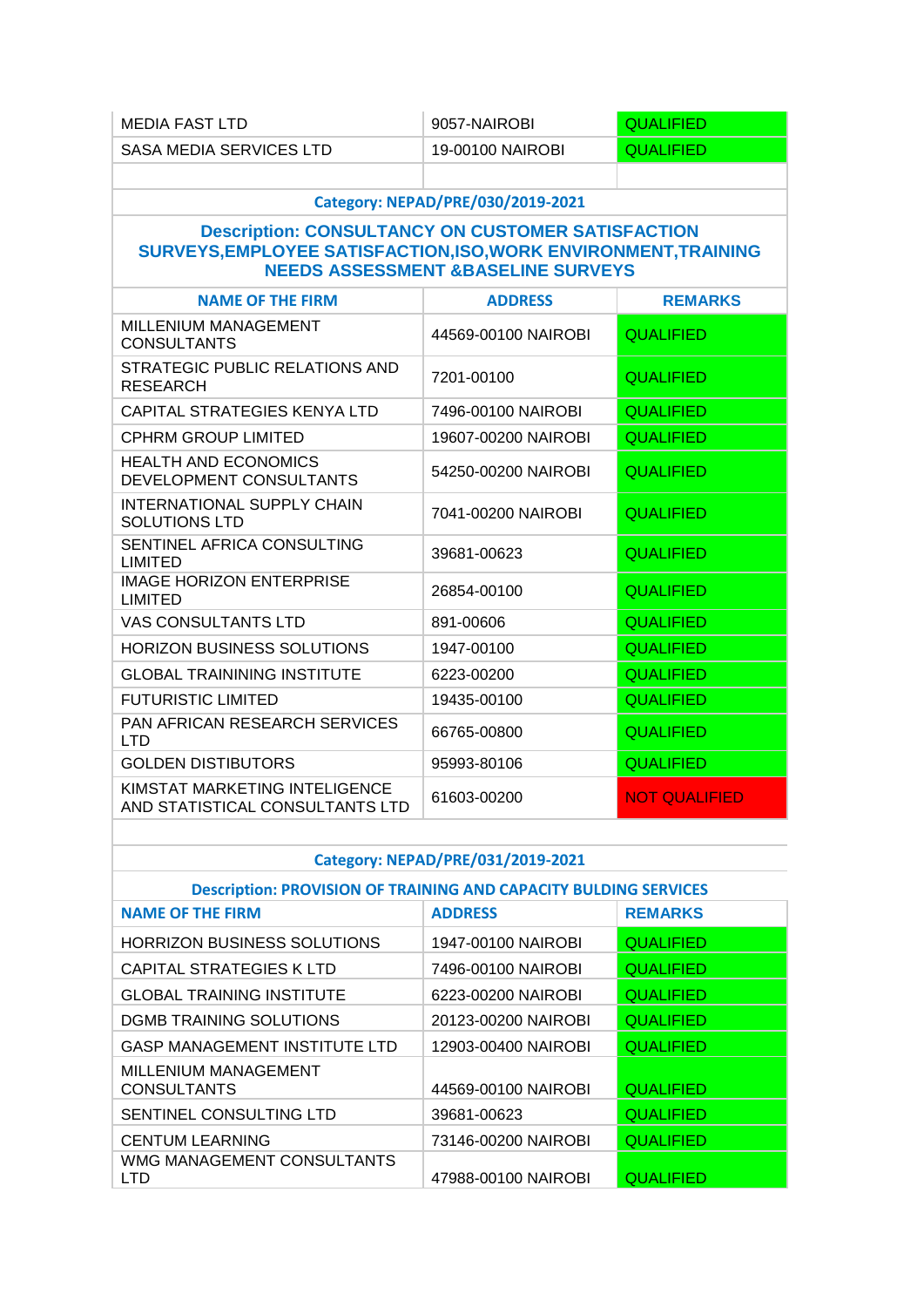| <b>SHEER LOGIC</b><br><b>MANAGEMENTCONSULTANTS</b> | 53026               | <b>QUALIFIED</b>    |
|----------------------------------------------------|---------------------|---------------------|
| A ONE EAST AFRICA LTD                              | 56893-00200 NAIROBI | <b>QUALIFIED</b>    |
| <b>SHAMO INVESTIMENTS LTD</b>                      | 50601-00200 NAIROBI | <b>QUALIFIED</b>    |
| <b>FUTURISTIC LTD</b>                              | 19435-00100         | <b>QUALIFIED</b>    |
| VAS CONSULTANTS LTD                                | 891-00606           | <b>QUALIFIED</b>    |
| <b>GOLDEN DISTRIBUTORS</b>                         | 95993-80106 MKOMANI | <b>DISQUALIFIED</b> |

# **Category: NEPAD/PRE/032/2019-2021**

| <b>Description: PROVISION OF ASSET VALUATION SERVICES</b> |                |                  |  |
|-----------------------------------------------------------|----------------|------------------|--|
| <b>NAME OF THE FIRM</b>                                   | <b>ADDRESS</b> | <b>REMARKS</b>   |  |
| METROCOSMO LIMITED                                        | 40656-00100    | QUALIFIED        |  |
| PLANET VALUERS & PROPERTIES LTD                           | 23060-00100    | <b>QUALIFIED</b> |  |

## **Category: NEPAD/PRE/033/2019-021**

#### **DESCRIPTION: SMALL BUILDING WORKS.e.g RENOVATIONS,PARTITIONING,PAINTING,PLUMBING &RELATED SERVICES**

| <b>NAME OF THE FIRM</b>                                       | <b>ADDRESS</b>      | <b>REMARKS</b>   |
|---------------------------------------------------------------|---------------------|------------------|
| PIT ENTERPRISES                                               | 70643-00400 NAIROBI | <b>QUALIFIED</b> |
| <b>KLUGER TRADERS LTD</b>                                     | $9037 -$            | <b>QUALIFIED</b> |
| ROCKSOLID SOLUTIONS LIMITED                                   | 50601-00200 NAIROBI | <b>QUALIFIED</b> |
| SHAMO INVESTMENTS LIMITED                                     | 50601-00200         | <b>QUALIFIED</b> |
| <b>NYOLAMIRO LIMITED</b>                                      | 79484-00200 NAIROBI | <b>QUALIFIED</b> |
| <b>SAMJAR LIMITED</b>                                         |                     | <b>QUALIFIED</b> |
| <b>BALDON CONSTRUCTION &amp; GENERAL</b><br><b>ENG CO.LTD</b> | 1463-00515          | <b>QUALIFIED</b> |
| <b>BISON TECH AND SERVICES KENYA</b><br><b>LTD</b>            | 59786-00100 NAIROBI | <b>QUALIFIED</b> |
| <b>KENMUCHES COMPANY LTD</b>                                  | 15430-00100 NAIROBI | <b>QUALIFIED</b> |
| BELFAST ENGINEERRING WORKS LTD                                | 59242-00200         | <b>QUALIFIED</b> |
| LED POWER TECHNOLOGIES (E.A)<br><b>LTD</b>                    | 63440-00619         | <b>QUALIFIED</b> |
| MIKALMAT CONSTRUCTION SERVICES<br><b>LTD</b>                  | 8251-00200          | <b>QUALIFIED</b> |
| <b>ZOLA CAPITAL LTD</b>                                       | 2194-60100          | <b>QUALIFIED</b> |
| MCHUU SMALL BUILDING LIMITED                                  | 10157-00100 NAIROBI | <b>QUALIFIED</b> |
| <b>WELSTN CONSTRUCTION LTD</b>                                | 193-00600 NAROBI    | <b>QUALIFIED</b> |
| <b>GEMLYN ENTERPRISES LIMITED</b>                             | 16121-00100 NAIROBI | <b>QUALIFIED</b> |
| TIMAKA ENTERPRISES LIMITED                                    | 2382-50100          | <b>QUALIFIED</b> |
| <b>CYBERSPHERE DESIGN BUILD</b><br><b>LIMITED</b>             | 14531-00100         | <b>QUALIFIED</b> |
| BINTECH ENTERPRISES CO. LTD                                   | 107 MOGOTIO         | <b>QUALIFIED</b> |
| FULCRUM GROUP OF COMPANIES<br>LTD                             | 43487-00100         | <b>QUALIFIED</b> |